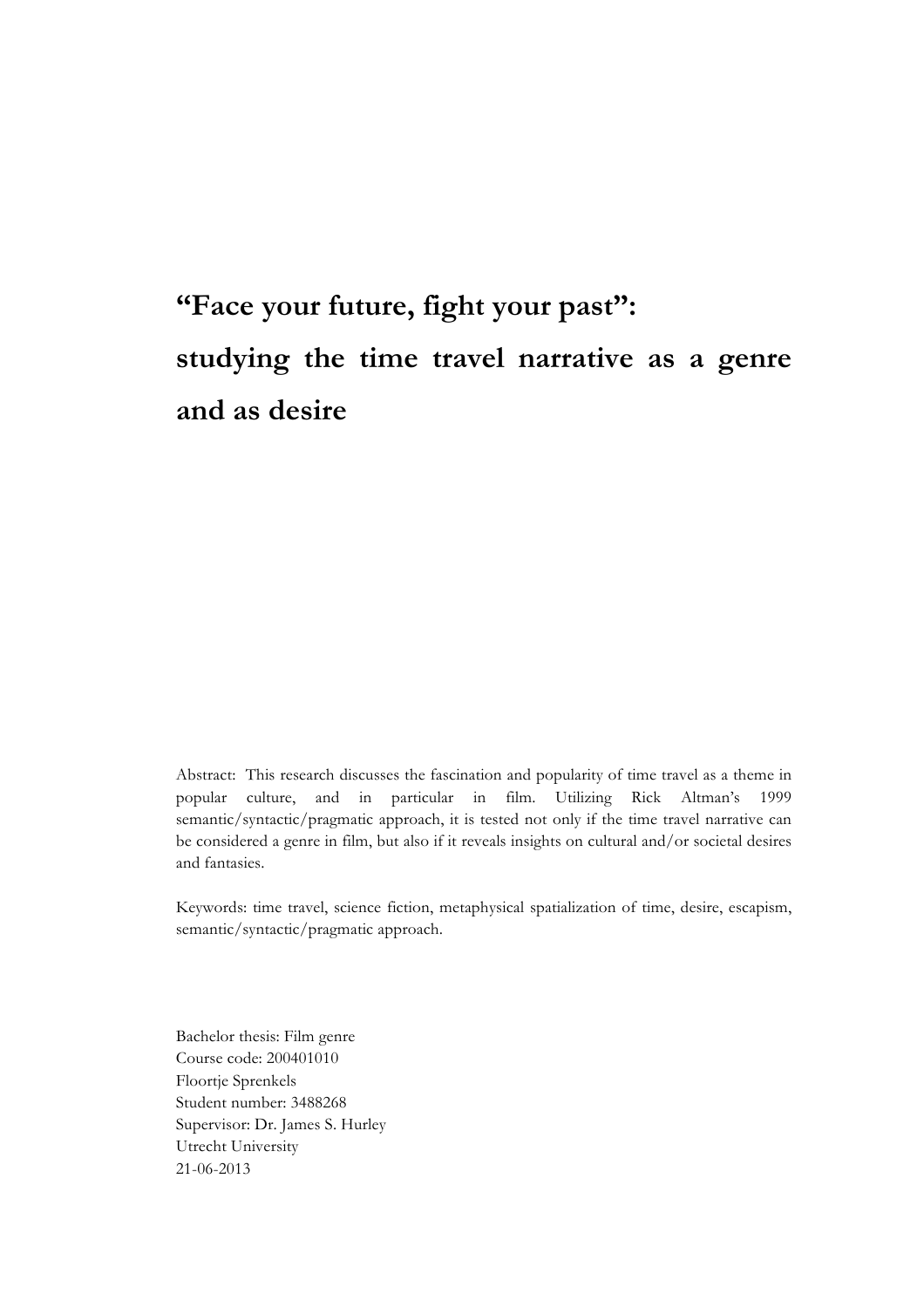## **Index**

| Introduction                                                                                     | 3  |
|--------------------------------------------------------------------------------------------------|----|
| Genre theory                                                                                     | 5  |
| The time travel narrative: time after time                                                       | 8  |
| Early beginnings                                                                                 |    |
| Time travel in popular culture                                                                   |    |
| Time travel in film                                                                              |    |
| Nowadays and in the future                                                                       |    |
| The time travel narrative: a genre and/or desire?                                                | 14 |
| Science fiction: an adequate umbrella term?                                                      |    |
| The time travel narrative as a genre<br>The time travel narrative: articulating cultural desires |    |
|                                                                                                  |    |
| Conclusion                                                                                       | 19 |
| Bibliography                                                                                     | 21 |
| Films cited                                                                                      | 25 |

"Face your future, fight your past" is the tag line of film LOOPER (2012)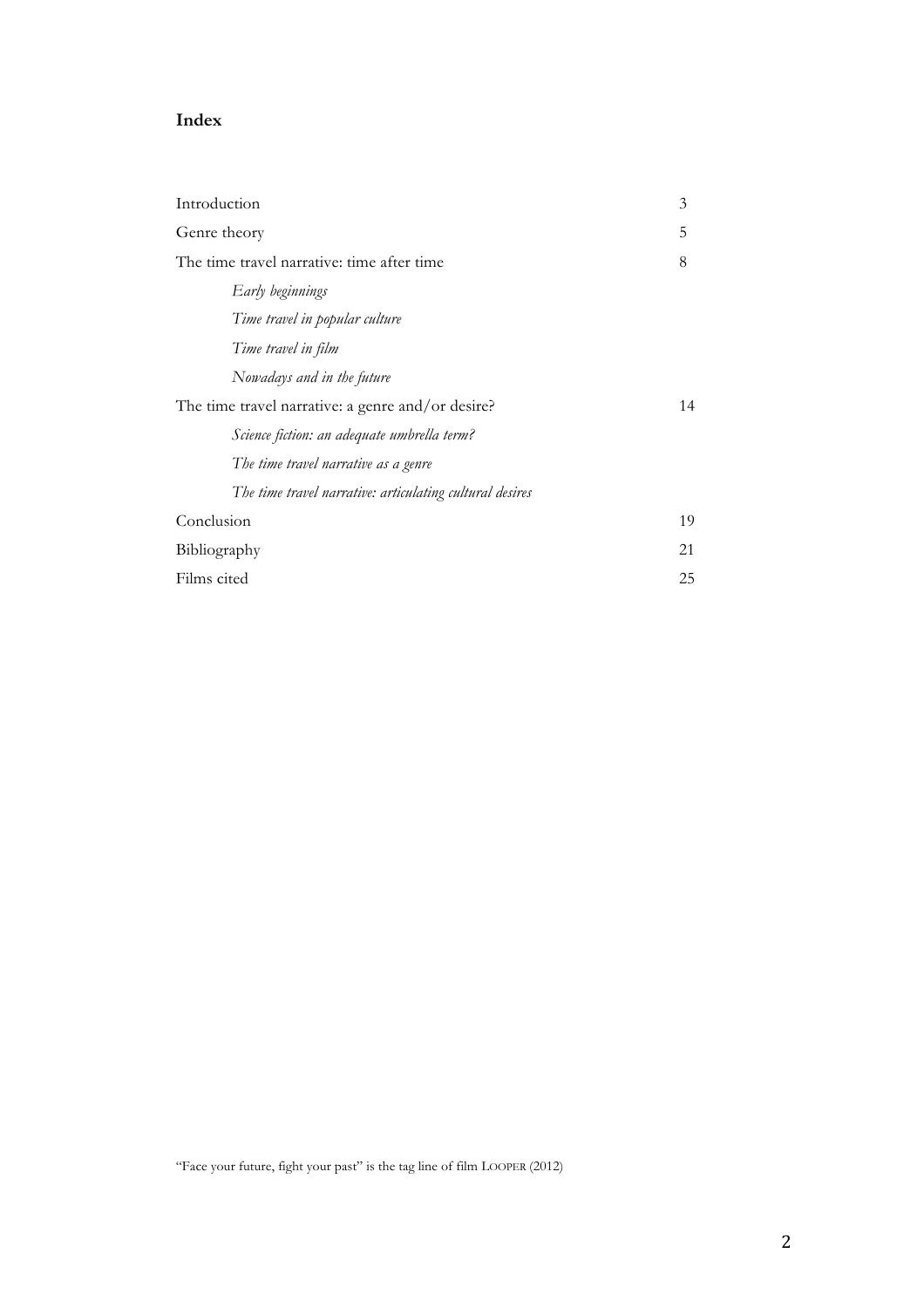"I don't want to talk about time travel because if we start talking about it then we're going to be here all day talking about it, making diagrams with straws."

-Older Joe, LOOPER (2012)1

Barely two years ago, CERN, the Conseil Européen pour la Recherche Nucléaire, conducted a research showing that certain particles could travel faster than light. This would mean that these particles could move back and forth on the timescale. Basically, what CERN proved was the possibility to travel through time. Soon after, the whole world was turned upside down. Numerous articles, messages and discussions were dispersed over the Internet arguing about the relativity of time and the possibility of moving through time.2 However, after many tests, the CERN laboratory unfortunately proved itself to be wrong: the particle was not traveling 60 billionths of a second faster than light, it was moving at the exact same speed.3 Thus, as CERN has once again proven: we cannot yet travel through time… But Superman can. In 1947, in one of the episodes of the comic book series, it was introduced that Superman can use his speed to move faster than light and thereby break through the time barrier. Traveling through time has since been a recurrent theme in the Superman comics.4 Many series of other comic book heroes such as Wonder Woman and Batman have, over the years, also touched upon practices of traveling through time. Whereas Superman can make himself into a time machine, Wonder Woman and Batman are more likely to use machines and other tools such as 'time rays'. <sup>5</sup> Not only in comic books has time travel as a theme been appropriated. Numerous other cases of time traveling practices can be found in different forms of media. The Doctor, for example, has been time traveling in his police telephone booth since 1963 in the television series DOCTOR WHO, they are singing about time warping in cult classic film ROCKY HORROR PICTURE SHOW (1975) and pop singer Cher has been dreaming about turning back time in her 1989 'If I Could Turn Back Time'. These are just a few of the many examples in popular culture wherein time travel at least is part of the story. Time travel in film is particularly an interesting case, whereas film itself

<sup>1</sup> All films are listed in the 'Films cited' on pages 25-27.

<sup>2</sup> Carl Franzen, "New CERN Test Finds Particles Not Faster Than Light After All," *Talkingpointsmemo.com,* last modified March 16 2012.

http://idealab.talkingpointsmemo.com/2012/03/new-cern-test-finds-particles-didnt-move-faster-than-light-1.php

<sup>3</sup> "OPERA experiment reports anomaly in flight time of neutrinos from CERN to Gran Sasso," *Cern Press Office,*  last modified June 8th 2012.

http://press.web.cern.ch/press-releases/2011/09/opera-experiment-reports-anomaly-flight-time-neutrinos-cerngran-sasso

<sup>4</sup> Jerry Siegel and Joe Schuster, *Superman*, DC Comics, 1938 - .

<sup>5</sup> Paul J. Nahin, *Time Machines: Time Travel in Physics, Metaphysics, and Science Fiction* (New York: Springer-Verlag, 1993), 14.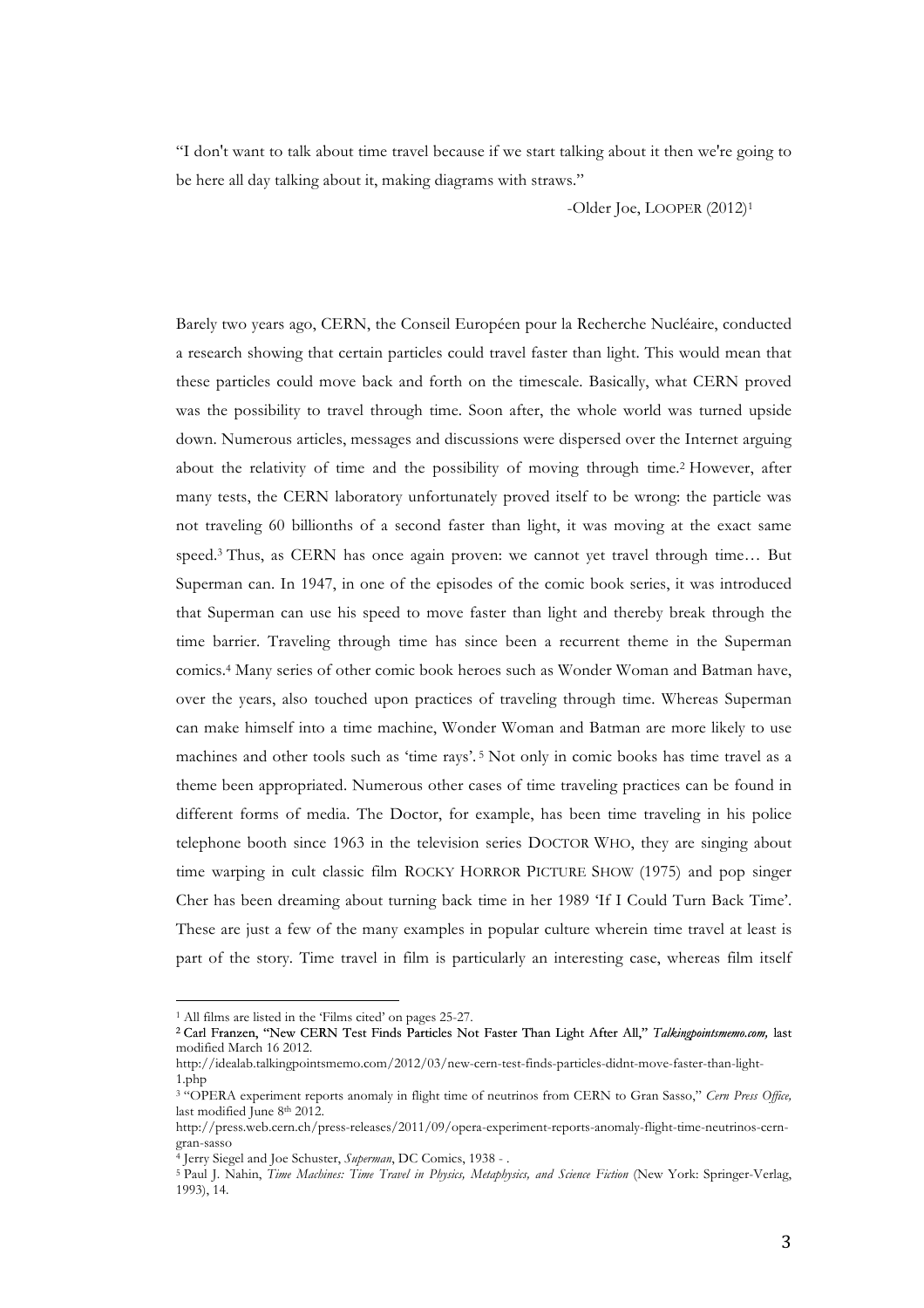"has the properties of a time machine." 6 Since the earliest days, cinema has been experimenting with time through the means of montage, such as the showing of flashbacks, flash-forwards and the ability to parallel storylines. This characteristic inherent to film causes it to be an excellent medium for time travel stories.7 The number of films touching upon practices of time travel over the years is indeed astonishing. With BACK TO THE FUTURE (1985) as the most obvious example, other notable examples include THE TERMINATOR (1984), BILL AND TED'S EXCELLENT ADVENTURE (1989) as well as STAR TREK (2009) and THE TIME TRAVELER'S WIFE (2009), to name a few. One of the latest examples illustrating this trend is the film LOOPER (2012), provoking new discussions concerning time travel, and thus clearly illustrating a profound fascination with the subject.

Paul J. Nahin argues in his *Time Travel: A Writer's Guide to the Real Science of Plausible Time Travel* that, while time travel has been a central concept within popular culture and science fiction for a long time, it has only become a topic of serious research in physics in the past twenty years.8 The fact that time travel has become a hot topic of scientific research and has been a popular theme in popular culture over the years, shows us the excitement and fascination surrounding it. "Humans have long been fascinated by the idea of visiting the past and of seeing what the future will bring," as Ken Perszyk and Nicholas J.J. Smith state in their 'The Paradoxes of Time Travel.'9

I would therefore like to discuss the fascination and popularity of time travel as a theme in film, but also as a subject of desire in society. To do so, I believe I would have to study time travel in film not only as a trend, but more importantly, discuss it in terms of the possibilities of being a genre in film. While many scholars have discussed time travel in terms of its physical possibility, not much has been written about the time travel narrative itself. Moreover, íf scholars write about the time travel narrative, it is mostly in terms of being a characteristic of the science fiction genre, but not in terms of outlining recurring elements that may constitute generic borders of this narrative. In this research, I will therefore examine whether or not the time travel narrative may be considered a genre. This will be the main question covering the discussion of the trend, but hopefully also opening up the opportunity to talk about a genre in terms of an articulation of societies' desire, for as we shall see, genre represents the way people have thoughts or feelings about their society and culture.10 Thusly, it is interesting to approach the time travel narrative in terms of the

<sup>6</sup> Constance Penley, "Time Travel, Primal Scene, and the Critical Dystopia," 1986, in *Liquid Metal: the Science fiction Film Reader,* ed. Sean Redmond (Columbia: Wallflower Press, 2004), 128.

<sup>7</sup> Ibidem.

<sup>8</sup> Paul J. Nahin, *Time Travel: A Writer's Guide to the Real Science of Plausible Time Travel* (Baltimore: John Hopkins University Press, 2011)*,* xi.

<sup>9</sup> Ken Perszyk and Nicholas J.J. Smith, "The Paradoxes of Time Travel," in *Maui and the White Rabbit: Maori and Pakeha Concepts of Time*, ed. Hamish Campbell (Te Papa: National Museum of New Zealand Press, 2001), 1. <sup>10</sup> Thomas Schatz, *Old Hollywood/New Hollywood: Ritual, Art and Industry* (Ann Arbor: UMI Research Press, 1983),

<sup>12,</sup> cited in Frank Manchel, *Film Study: An Analytical Bibliography* (Fairleigh Dickinson University Press, 1990), 176.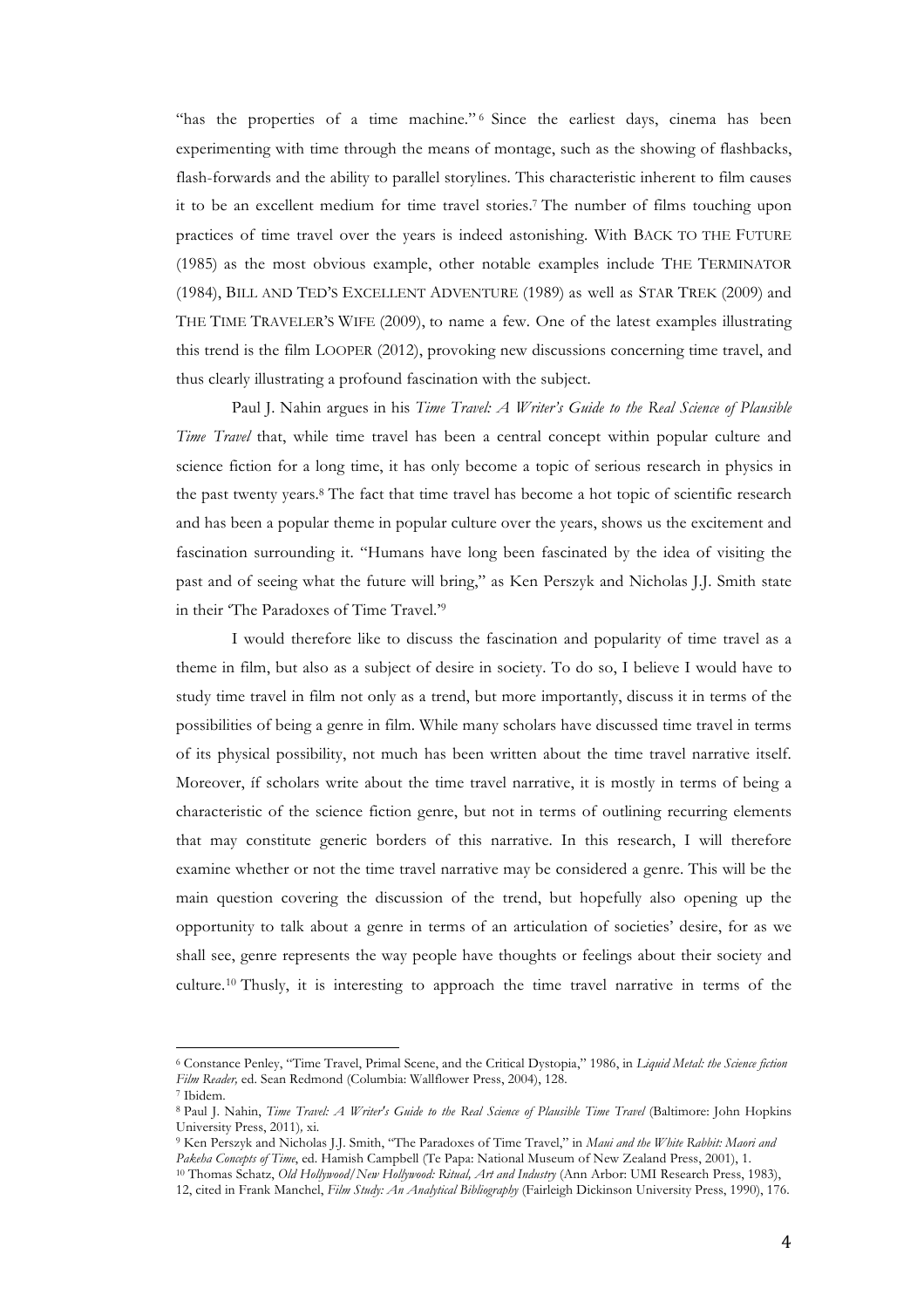generic, of being a genre; it may reveal insights on cultural and/or societal desires and fantasies.

I will firstly focus upon different genre theories, outlined by film scholars such as Tom Ryall, Will Wright and in particular Rick Altman. Then I will give a description of the development of the time travel narrative in fiction and more particular in film throughout the years. Important points in the history of the narrative, marked by popular cultural texts, will be discussed depending on what has been written about the time travel narrative historically and philosophically. Finally, I will analyse multiple films in order to outline the borders and characteristics of the time travel narrative and determine how it may be considered a genre and an articulation of cultural and societal desires.

#### **Genre theory**

The study of genre has been a topic of great discussion for many, many years. Already taken up by Aristotle and Horace, it becomes clear that the study of genre, or the question of literary types, has led to debates for centuries long. Theorists such as Aristotle and Horace have created what we now call the classical genre theory, creating the fundaments of modern day genre theory. While this classical theory could now be considered as simplified and failing to incorporate various aspects of genre, Aristotle and his *Poetics* are still responsible for the birth of the basic assumption that different types of poetry can be distinguished by a distinct medium, distinct objects and a distinct manner or mode of imitation. Aristotle managed to inspire many into writing and theorizing the different literary types over the following centuries. With Italian Renaissance authors in the sixteenth century making up the so-called neo-classicists, to the romantics in the nineteenth century turning to a more scientific model based on Charles Darwin's evolutionary schemes; they all inspired twentieth and twenty-first century scholars in their ways to theorize genre.11 It would seem that after centuries of studying and theorizing, the definition of genre should easily be possible to outline. However, this is precisely the thing that creates the most complications. Even the explanation of the meaning of the term *genre* remains problematic; let alone the actual practice and use of the term. While all these literary genre theories do form the ground of genre theories related to film, it should also be noted that film genre differs greatly from literary genre, as Rick Altman explains in his 1999 study *Film/Genre*. From the late 60s on, film genre studies flourished and opened up spaces for film scholars to create an own theoretical atmosphere, referring to each other rather than to literary theorists.12

<sup>11</sup> Rick Altman, *Film/Genre* (London: British Film Institute, 1999), 1-8.

<sup>12</sup> Ibidem, 10-13.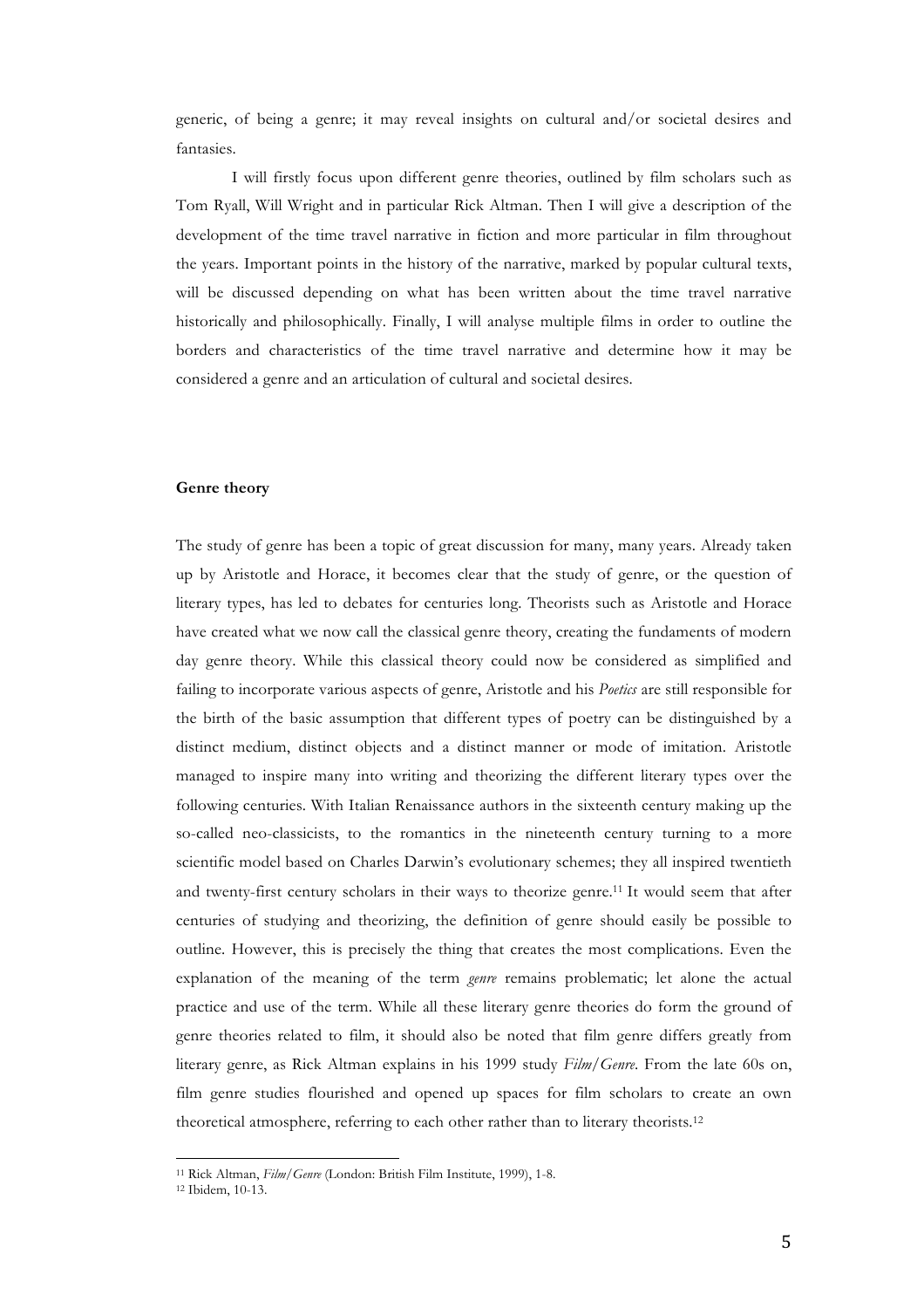In *'*Teaching Through Genre' (1975), Tom Ryall draws a simple definition of film genre from where we could begin our study: "Genres may be defined as patterns/forms/styles/structures which transcend individual films, and which supervise both their construction by the filmmaker, and their reading by the audience."13 It becomes clear that at the core of genre exist the connections and structures between the filmmakers, the film itself and the audience; thus the production, distribution and consumption processes.14 This trisection is also exactly where film genre studies differ from literary genre studies.15 However, as Andrew Tudor points out in his 'Genre and Critical Methodology', genre categorization is often based on settled and untested assumptions and agreements between films, producers and the audience, thereby limiting the discussion of genres that overlap.16 It might bring about genre labels that are too fixed: that a film should contain all elements of a genre in order to belong to it.17 For genre theorists it is crucial not to cling to the created genre taxonomies; many films exceed these boundaries and may share characteristics with other generic categories. Views of early film genre theorists, such as Will Wright, are therefore contained within their own created boundaries of the genre, not being aware of the possible inherent relations between the structures and conventions of different generic entities.18 Furthermore, the model of film genre was mostly only discussed in relation to the model genres of the western and the musical: "It might be argued that many of the ideas and models developed within genre criticism at this time really only worked for the western (and then only to a limited extent), and when it came to constructing a broader understanding of other genres and genre in general, genre studies as it stood was relatively ill-equipped for the task," explains Peter Hutchings in his 'Genre Theory and Criticism'.19

These are just few of many complications film genre theory may bring along. In 1984 Rick Altman proposed an approach to study film genres in his 'A Semantic/Syntactic Approach to Film Genre', which was at that time deemed adequate in studying different genres. By combining the syntactic and the semantic and its multiple connections, one can establish a new approach to genre, relating film analysis, genre theory and genre history.20 Various scholars before Altman approached genre in the semantic as well as the syntactic way, but as Altman argues, these two approaches are complementary and should be combined in order to distinguish and describe a genre. Altman's approach entails at first the establishing of the semantic elements (common traits, attitudes, characters, shots, locations,

<sup>13</sup> Tom Ryall, "Teaching Through Genre," *Screen Education* 17 (1975): 27-33, 28.

<sup>14</sup> Frank Manchel, *Film Study: An Analytical Bibliography* (London: Associated University Presses, 1990), 173. <sup>15</sup> Rick Altman, *Film/Genre,* 15.

<sup>16</sup> Andrew Tudor, 'Genre and Critical Metholodogy,' in *Movies and Methods: An Anthology,* ed. Bill Nichols (Berkeley: University of California Press: 1976), 118-126.

<sup>17</sup> Frank Manchel, 176-177.

<sup>18</sup> Peter Hutchings, "Genre Theory and Criticism," in *Approaches to Popular Film,* ed. Joanne Hollows and Mark Jancovich (Manchester: Manchester University Press, 1995), 71. 19Ibidem, 65-71.

<sup>20</sup> Rick Altman, "A Semantic/Syntactic Approach to Film Genre" *Cinema Journal 23:3* (1984): 6-18, 13.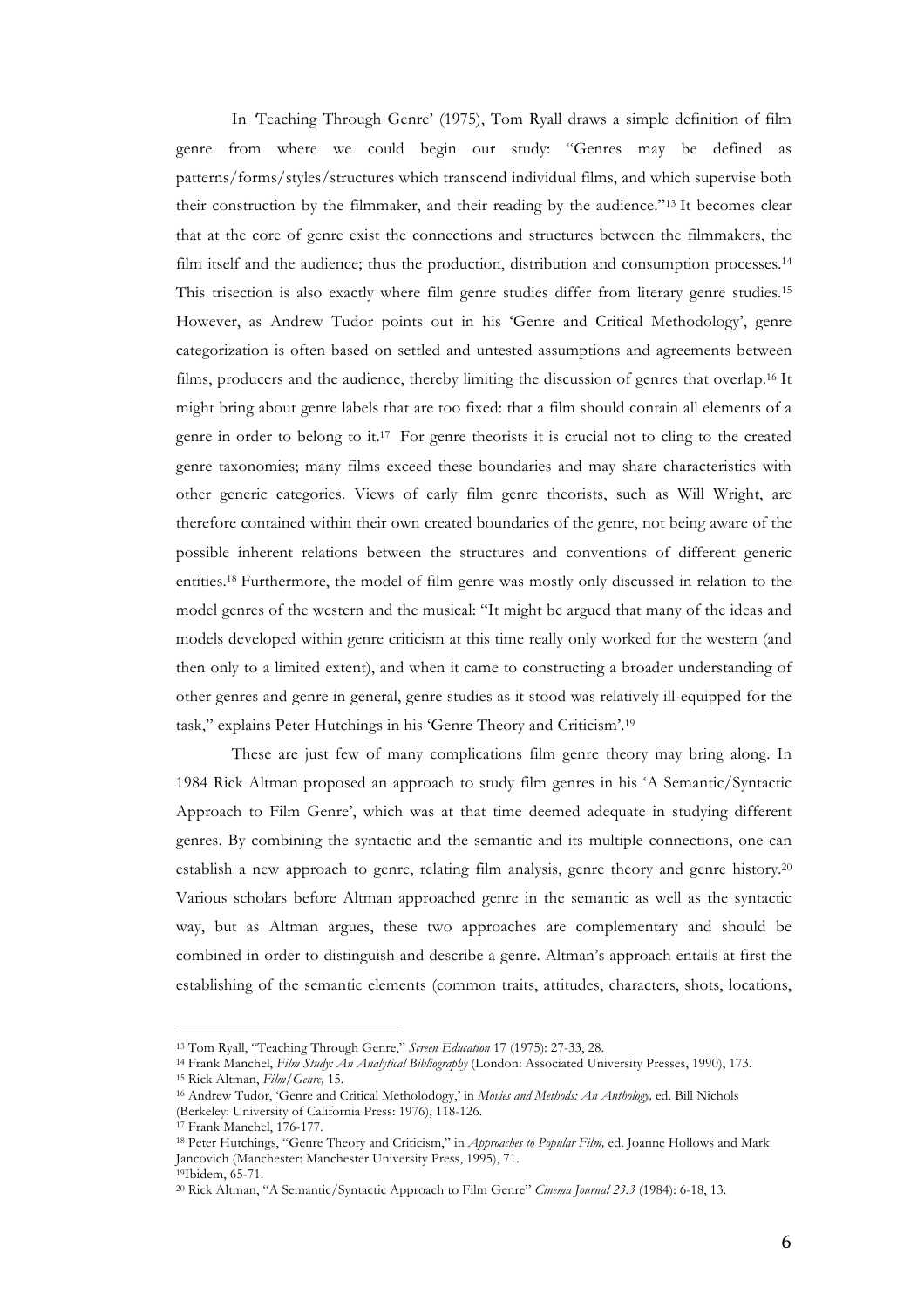sets and other elements), which make up the genre, and then determining the syntax (the constitutive relationships between those elements, and/or between the semantic elements and the society at large). "The semantic approach thus stresses the genre's building blocks, while the syntactic view privileges the structures into which they are arranged."<sup>21</sup>

Altman realized after the publication of 'A Semantic/Syntactic Approach to Film Genre', that there was something missing in his approach. At the moment that films start to have similar semantics and syntax, then a genre begins to take form. However, what was neglected in his 1984 approach was the realization and acknowledgement that different viewers may perceive genres differently due to variation in recognition of semantic and syntactic elements. He thus added pragmatics to his semantic/syntactic approach in order to address the multiple users (different viewers, but also different producers, distributors and exhibitors) and their different readings of a text, their connections and relations to each other and the effects of these multiple various uses of a text. <sup>22</sup> Altman thus argues that his approach "treats genres as a site of struggle and co-operation among multiple users…"23 Hence, genre is part of cultural processes, being a discursive process itself. Genre theory should then articulate the generic processes within cultural contexts, the fluidity of genre over time and the constitutive practices of genre by industry as well as audience.24 Genre as a discursive process, or rather a generic cluster, contains multiple meanings and definitions coming together to form a certain genre, but can also take on new meanings over time in different historical and cultural contexts. "Genre historiography, then, should provide a genealogy of discursive shifts and rearticulations to account for a genre's evolution and redefinition, not just a chronology of changing textual examples." 25

The semantic/syntactic/pragmatic approach thus allows one to not only look at the recurring elements that may outline the time travel narrative, but also to the historical context and the development of the narrative and therefore touch upon the way the time travel narrative is connected to society and culture. What do these films say about the society that is producing and at the same time consuming them? What do these films provide for the fulfilment of our needs?

Something that was already quite clear from the start of film genre theory and something that most genre theorists *do* agree upon, is that genres often articulate a collective consciousness. Will Wright states for example in his *Sixguns and Society: A Structural Study of the Western*: "Stories (myths) relieve boredom, permit escape, relate custom and history, enrich experience, reinforce values, relieve psychological conflict, produce social cohesion, create

<sup>21</sup> Rick Altman, "A Semantic/Syntactic Approach," 10.

<sup>22</sup> Rick Altman, *Film/Genre,* 207-214.

<sup>23</sup> Ibidem*,* 211.

<sup>24</sup> Jason Mittell, "A Cultural Approach to Television Genre Theory," in *Thinking Outside the Box: A Contemporary Television Genre Reader,* ed. Gary R. Edgerton and Brian G. Rose (Lexington: The University Press of Kentucky, 2005), 37-64, 46.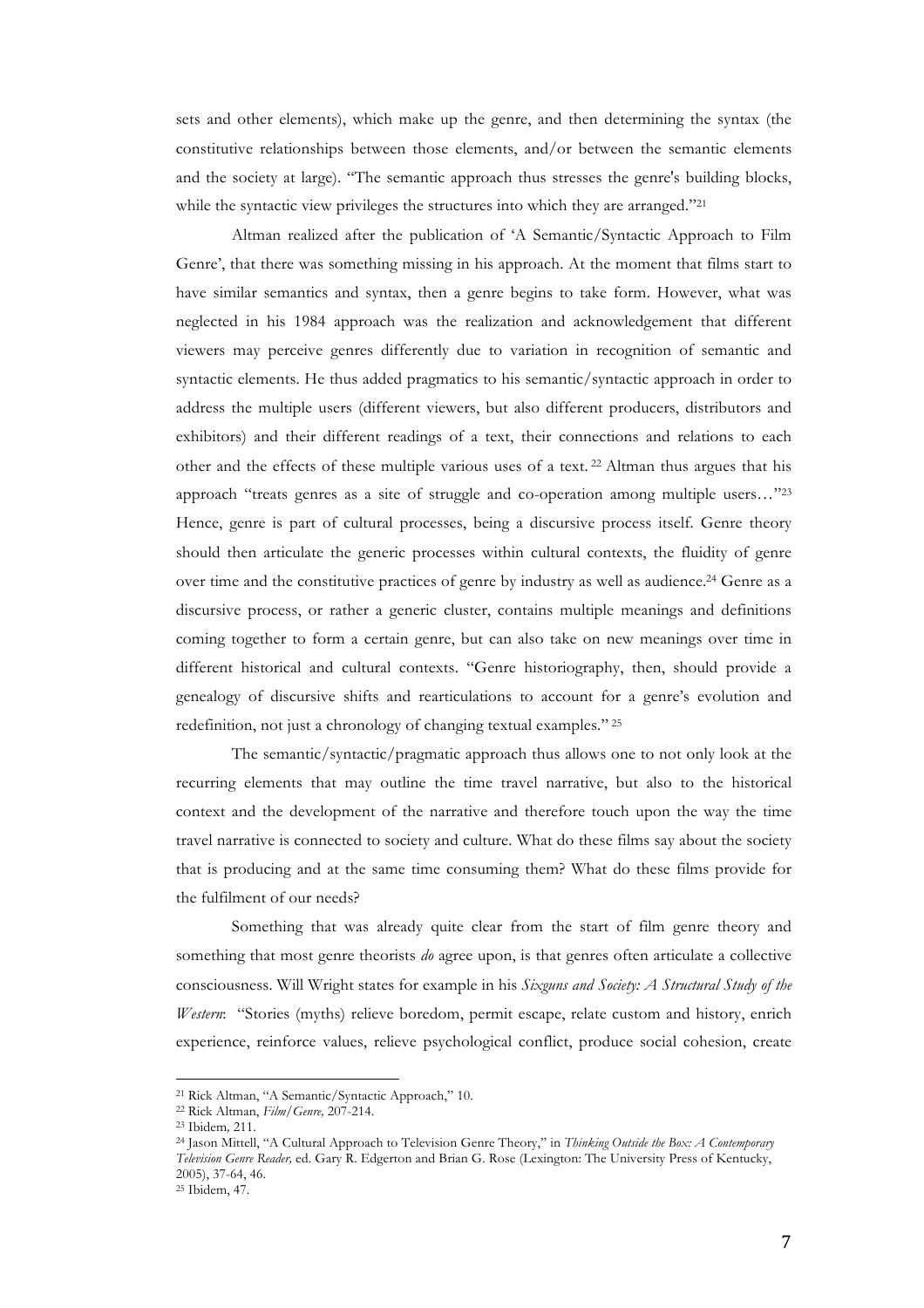social conflicts [...], strengthen status demands, teach children violence..."<sup>26</sup> Or as Thomas Schatz describes in *Old Hollywood/New Hollywood: Ritual, Art and Industry*: "[Genre] represents the way artists and audiences feel and think about their culture: about their art, politics, storytelling, perceptions, social values, institutions, individuality, and so on." <sup>27</sup> It thus becomes apparent that it is not only interesting but necessary to approach the time travel narrative in terms of the generic, of being a genre, for it may reveal insights on cultural and/or societal desires and fantasies. So let us now look at the development of the time travel narrative within popular culture, and in particular, within film.

## **The time travel narrative: time after time**

## *Early beginnings*

In his essay 'Time Travel Fiction' John Bigelow describes how no real time travel stories were told (or were remembered), anywhere in the world before the end of the nineteenth century. While there were some hints of time traveling in stories before, the time travel narrative made its real debut with well known stories such as Mark Twain's 1889 *A Connecticut Yankee in King Arthur's Court* and H.G. Well's 1895 novel *The Time Machine.* "Since then there has been a veritable plague of time travel fictions."28 But why was it only until the end of the nineteenth century that these stories began to emerge and began to take hold? Bigelow explains that the rise of the time travel narrative was inherently related to a distinctive new metaphysics for time that was gradually beginning to emerge. "It is only against the background of this new metaphysics, that time travel stories can either be produced or consumed."29

For a time travel narrative to be at least somewhat consistent, time has to be *spatialized* in the fictional world. To comprehend time travel narratives, or to even create them, time thus has to be understood as spatialized. While time has been spatialized by mathematical physicists, such as Galileo, Descartes, Newton and even already by Aristotle, this mathematical level of spatialization (the measure of change and rates of change in time) is insufficient for the production and comprehension of time travel narratives. For a time travel narrative to come into existence, there must also be a certain kind of *metaphysical* 

<sup>26</sup> Will Wright, *Sixguns and Society: A Structural Study of the Western* (Berkeley: University of California Press, 1975), 192, cited in Frank Manchel, *Film Study: An Analytical Bibliography* (London: Associated University Presses, 1990), 175.

<sup>27</sup> Thomas Schatz, *Old Hollywood/New Hollywood: Ritual, Art and Industry* (Ann Arbor: UMI Research Press, 1983), 12, cited in Frank Manchel, *Film Study: An Analytical Bibliography* (London: Associated University Presses, 1990), 176.

<sup>28</sup> John Bigelow, "Time Travel Fiction," in *Reality and Humean Supervenience: Essays on the Philosophy of David Lewis,*  ed. Gerhard Preyer and Frank Siebelt (Oxford: Rowman & Littlefield Publishers Inc., 2001), 77.

<sup>29</sup> John Bigelow, 58.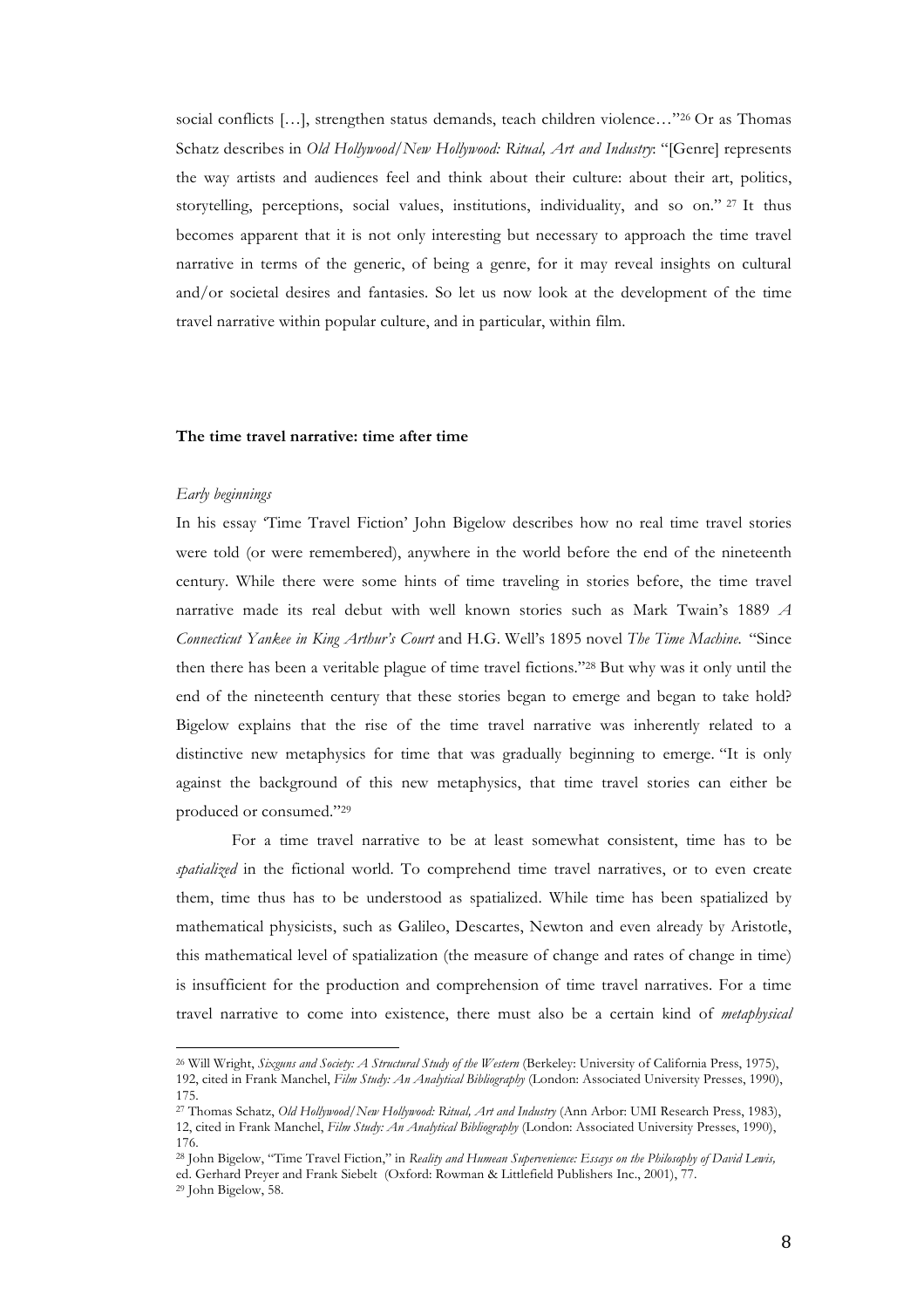spatialization of time, according to Bigelow. Thinking of time as spatialized, means that time does not really pass; time is a place one can arrive at and return to. It is impossible to understand for example a jump forward in time, without the spatialization of time. Without it, it would be understood merely as a kind of long sleep. *Sleeping Beauty* is for example not a time travel story, for it does not force a spatialization of time; she has 'traveled' time, but "she may have done so only in the way we all do, swept along by the relentless passage of time."30

So when the idea of the spatialization of time gradually began to be known to the wide public by the end of the nineteenth century, more and more time travel stories began to appear. "When people were ready for it, […] the time travel idea hit popular culture the way rabbits hit Australia. There has been a pandemic of them ever since. And they have been evolving."31 And so began a period of a strong attraction and inherent relationship between physics and fiction, constantly influencing one another.32

While the spatialization of time must have been laid out before the time travel narrative could be comprehended, fiction writers were the ones properly elaborating and fantasizing about the practices and consequences of this spatialization. Thus, as is interesting to point out, time travel stories, such as Mark Twain's and H.G. Wells', gave early expressions of the time travel ideas many years before the physicists fully detailed it: Einstein's Theory of General Relativity came some twenty years later than the time travel stories of Mark Twain and H.G. Wells.33 The development of the time travel narrative necessarily is closely related to the development of physic theories and technology in society, but as we have seen, it also works the other way around. More and more theories have been developed and more and more discoveries concerning time travel have been made, which makes it not strange that people start to fantasize about it and that time travel fictions increasingly emerge. In this way, time travel itself seems to be more and more plausible. And this seems concurrent with the ever-increasing trend in popular culture. The effects of the close correlation of fiction and physics are prominent in the development of the time travel narrative over the years. This is especially apparent in David Wittenberg's account on the history of the time travel narrative, *Time Travel: The Popular Philosophy of Narrative,* wherein he divides the development into three different phases that embody and are defined by different scientific developments.34

The first phase that he describes is a phase of evolutionary time travel stories. This phase runs from the late 1880s, beginning with Edward Bellamy's 1887 *Looking Backward:* 

<sup>30</sup> John Bigelow, 57-59, 78.

<sup>31</sup> Ibidem, 81.

<sup>32</sup> Scott Mowbray, "Let's do the Time Warp Again: The Science and the Fiction of Time Travel Are Weird. But the Science is Weirder," *Popular Science* 260:3 (2002): 47-51, 48.

<sup>33</sup> John Bigelow, 78.

<sup>34</sup> David Wittenberg, *Time Travel: The Popular Philosophy of Narrative* (New York: Fordham University Press, 2013), 29-30.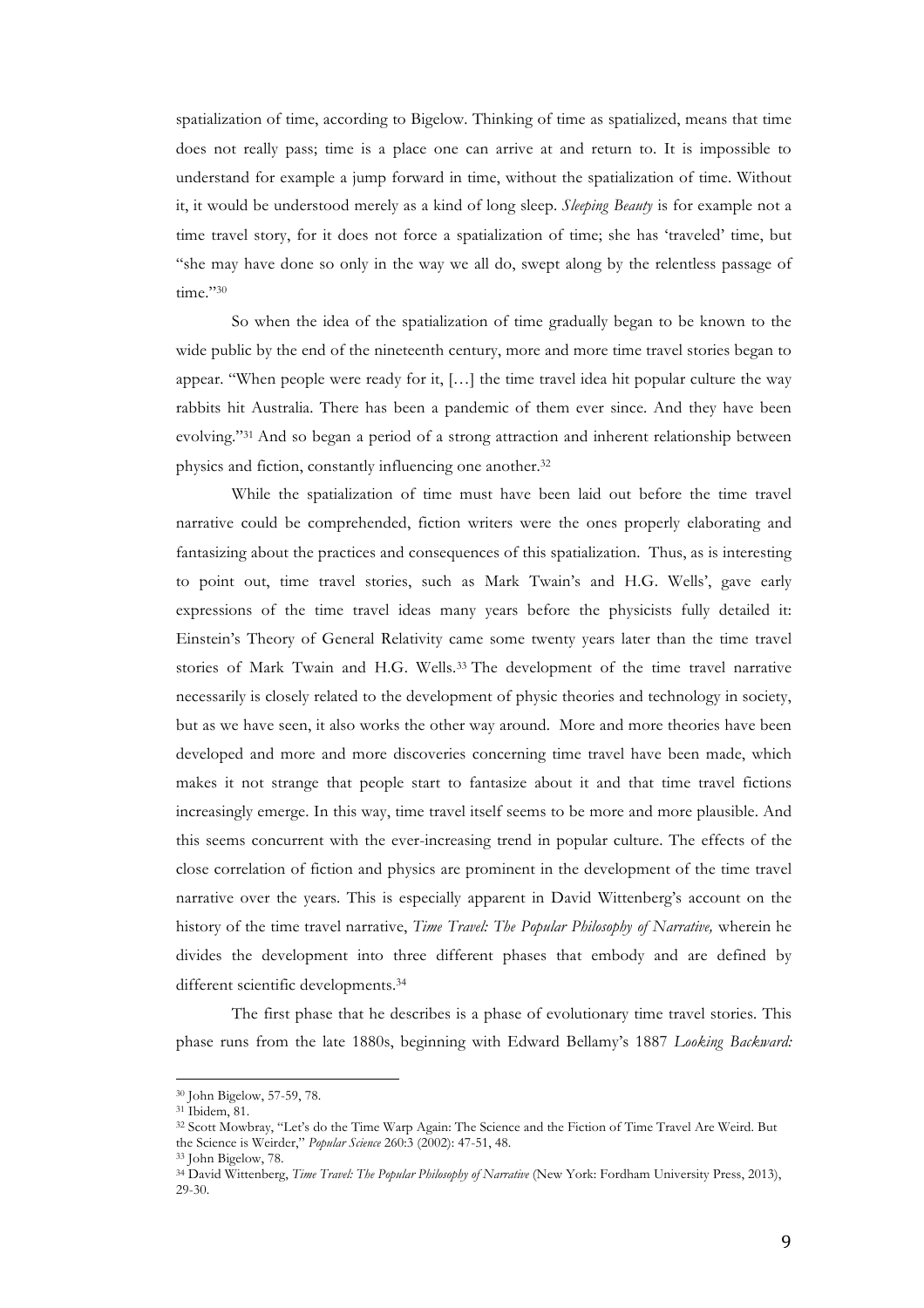*2000-1887.* In this phase, time travel is part of utopian fiction that is influenced by naturalist Charles Darwin's popular evolutionary models of social and political development. Time travel narratives conveyed a plausible utopian future that was directly 'evolved' from presentday conditions, rather than a fantastical unrealistic view. *Looking Backward* for instance, tells the story of a man from 1887 who is transported to a utopian world in 2000 via hypnotic trance. H.G. Wells' *The Time Machine,* as the most famous example, was also influenced by this evolutionary scheme. It does become clear that Darwinism, and biology in general, at that time were of great prominence in society and therefore in popular culture.35

### *Time travel in popular culture*

The second phase signifies the beginning of the time travel narrative as becoming popular and well known within popular culture. This phase is marked by the introduction of Einstein's General Theory of Relativity in 1915, replacing the evolutionary paradigm by further developing the spatialization of time.36 With his theory of space-time he suggested a Parmenidean four-dimensionalist metaphysical conception of the world in time, space as existing in the first three dimensions and time being the fourth dimension. Time was thus spatialized, and as a four-dimensional space it should technically be possible to journey through it.37 While spatialization of time was of course already introduced, Einstein took this a step further and opened up possibilities for speculating about *actual* time travel in his relativity theory.38 "What relativity physics provides, mainly, is a repertoire of new plot possibilities: temporal dilation or reversal, physical access to one's own past or future (or alternate presents), viewpoints encompassing many or all possible worlds, 'narcissistic' or 'oedipal' meetings, and so on."39 It opened up structures of narrative, creating possibilities of parallel or multiple narrative lines and worlds. But the knowledge that time travel should technically be possible also encouraged writers to explore the practices of time travel, also encountering paradoxes related to it. The second phase can therefore be characterized by paradox stories. One theme that became quite popular amongst writers in the 1940s, was the 'time loop' or 'closed causal loop' story, surrounding the principle that it is impossible to point out where it begins; whether a cause precedes or follows its effect. Within time travel, the world line of people and particles can be regarded as a hula-hoop, a circle with no ends, rather than a straight line from a beginning to an end.40 Short story *By His Bootstraps* (1941) by Robert A. Heinlein is the first well-known example introducing the closed causal time

<sup>35</sup> David Wittenberg, *Time Travel,* 30.

<sup>36</sup> Ibidem, 30.

<sup>37</sup> Paul J. Nahin, *Time Machines,* 99.

<sup>&</sup>lt;sup>38</sup> J. Richard Gott, *Time Travel in Einstein's Universe: The Physical Possibilities of Travel (Boston: Houghton Mifflin* Harcourt, 2002), 5.

<sup>39</sup> David Wittenberg, *Time Travel,* 31. <sup>40</sup> J. Richard Gott, 20. And:

David Wittenberg, *Time Travel,* 31.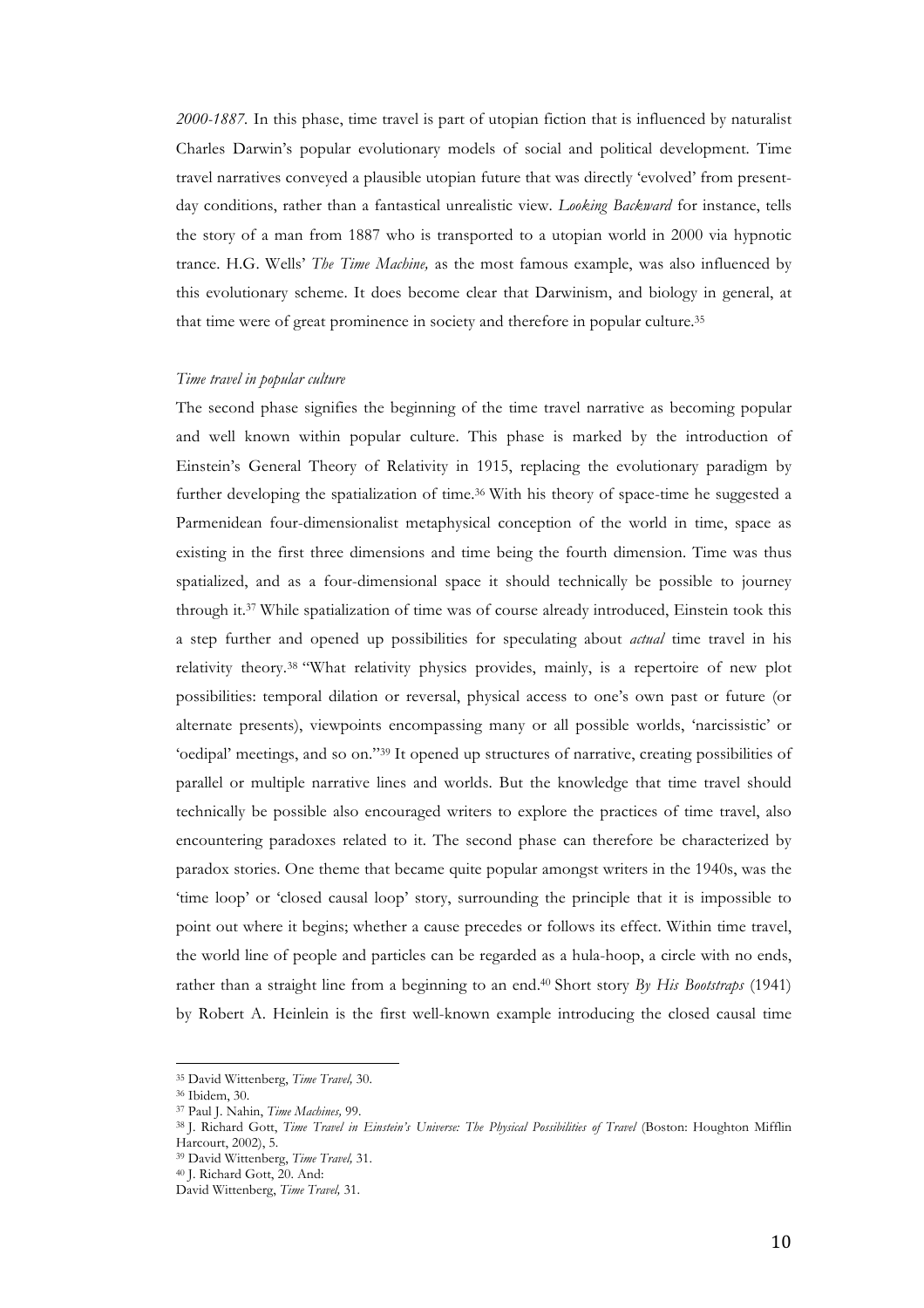loop, telling the story of scientist Bob Wilson who meets a strangely familiar man from the future and becomes a so-called interloper himself, traveling through time portals.41 This closed causal time loop is also perfectly illustrated by the short film LA JETÉE (1962), wherein the protagonist travels back in time only to find out that the traumatic incident in his youth concerned his future self.42

Furthermore, in the 1930s time travel began to first appear in other forms of popular culture, such as in the comic book. Commencing with comic *Alley Oop* (Oop being a caveman who travels through different centuries by means of a time machine) in 1932, these forms of popular culture brought time travel to the consciousness of an even wider public.43 After *Alley Oop,* time travel became a more recurrent theme in the comic books. Wonder Woman, Batman and Superman for instance all traveled through time quite regularly by means of superpowers, or special space transformation machines.44

## *Time travel in film*

The third phase that Wittenberg distinguishes is the multiverse-filmic phase. This phase, beginning end 1970s, is characterized by the extreme growth of time travel films and television series, and the legitimization and popularization of multiverse physics and cosmology. In this phase narratives explore the more psychological of time travel paradoxes, as for example the Grandfather paradox.45 Additionally, the time travel narrative can now be characterized by the usage of multiple universe stories.46

According to Andrew Gordon and his 'Back to the Future: Oedipus as Time Traveler', significantly more time-travel-based films have been made since the end of the 1970s.47 Films such as TIME AFTER TIME (1979), SOMEWHERE IN TIME (1980), TIME BANDITS (1981), TIMERIDER (1983), THE PHILADELPHIA EXPERIMENT (1984), THE TERMINATOR (1984), BACK TO THE FUTURE (1985), PEGGY SUE GOT MARRIED (1986) and BILL AND TED'S EXCELLENT ADVENTURE (1989), containing at least one element of

<sup>41</sup> George Slusser and Robert Heath, "Arrows and Riddles of Time: Scientific Models of Time Travel," in *Worlds Enough and Time: Explorations of Time in Science Fiction and Fantasy,* ed. Gary Westfahl, George Edgar Slusser, David Leiby (Westport: Greenwood Publishing Group, Inc., 2002), 15.

<sup>42</sup> Elena Del Rio, "The Remaking of "La Jetée's" Time-Travel Narrative: "Twelve Monkeys" and the Rhetoric of Absolute Visibility," *Science Fiction Studies* 28:3 (2001), 383.

<sup>43</sup> Paul J. Nahin, *Time Machines*, 13-14.

 $44$  Ibidem,  $14$ .

I am aware that there are time travel films before the 1970s, such as BERKELEY SQUARE (1933), THE TIME MACHINE (1960) and LA JETÉE (1962). However, it was not until the 1970s, that time travel in film became a popular theme, at least, not to such an extent.

<sup>&</sup>lt;sup>45</sup> The question if you went back in time and kill your grandfather, what would happen with you in the future? This paradox is for example explored in the narratives of BACK TO THE FUTURE (1985) and THE TERMINATOR  $(1984)$ .

And: Gary Westfahl, "Introduction: The Quarries of Time," in *Worlds Enough and Time: Explorations of Time in Science Fiction and Fantasy,* ed. George Edgar Slusser, David Leiby (Westport: Greenwood Publishing Group, Inc., 2002), 3.

<sup>46</sup> David Wittenberg, *Time Travel,* 31-32.

<sup>47</sup> Andrew Gordon, *Back to the Future: Oedipus as Time Traveler*, in *Liquid Metal: The Science Fiction Film Reader,* ed. Sean Redmond (London: Wallflower Press, 2004), 116.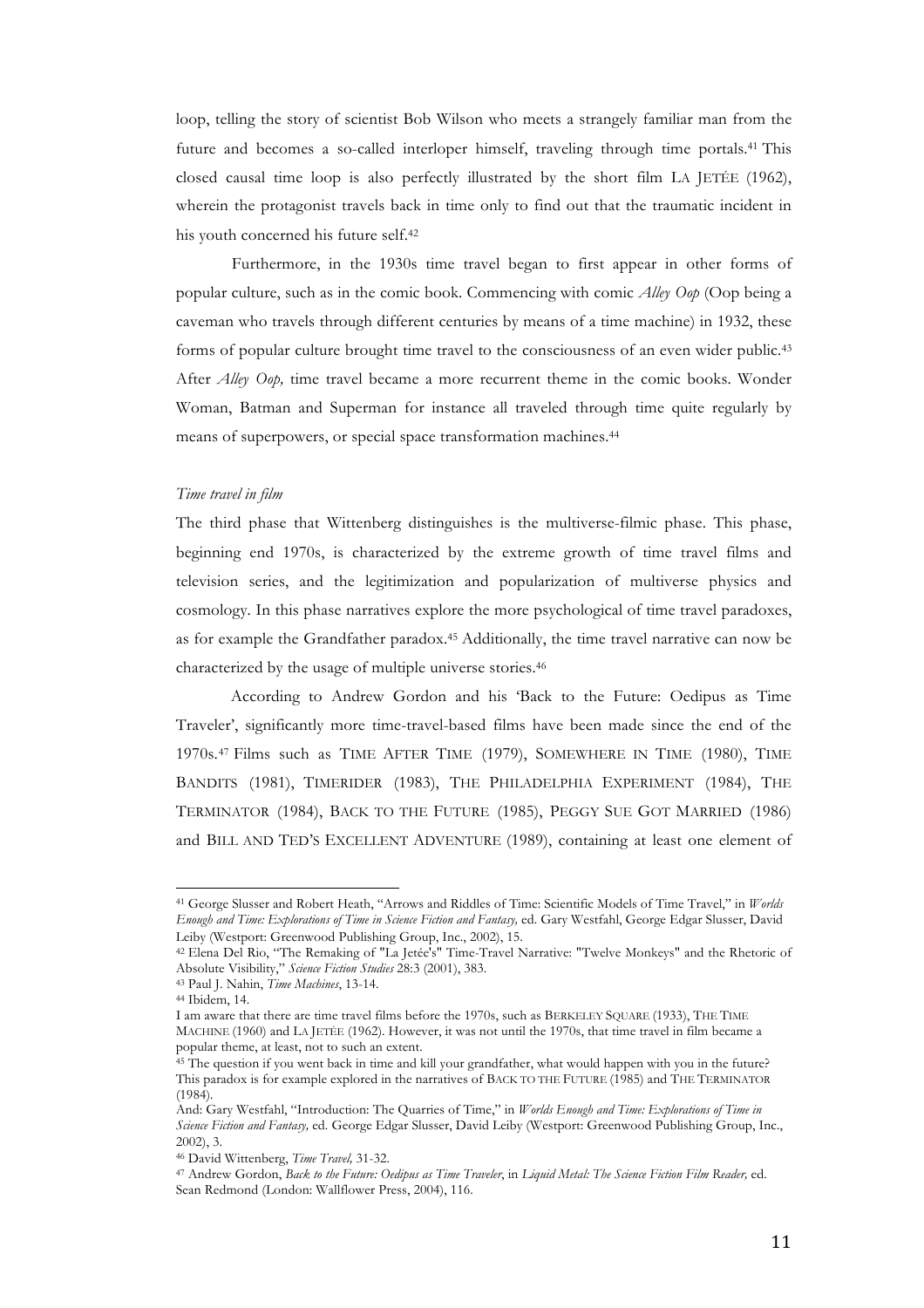the time travel narrative, illustrate this flourishing. Hence, it was only recently that time travel has become a frequent cinematic theme. One of the reasons for this can be traced back to the decade before. The two World Wars had shattered many utopian dreams of scientific progress, putting any developments or progress to a halt. After the wars, it was quickly picked up again as a result of the Cold War competition between the Russian and American superpowers. This competition took the form of a so-called 'Space Race': the race between the two nations focused on being the first in space traveling. It boosted scientific developments in the field of rocket science and space travel significantly, becoming a major national and cultural concern amongst society. The Space Race helped breathe new life into the image and reputation of science and technology among American culture and society.<sup>48</sup> The dispersion of scientific matters into everyday life familiarized the public with the scientific and technological developments, and thus themes as space and time travel were being brought into the homes of many.49 By the 1970s, nearing the end of the Space Race, these themes were fully familiarized and were now part of everyday American life.<sup>50</sup> Rocket science and the science of time travel were thus well known concepts, but at the same time it remained to be something that was understood as something incomprehensible with many believing that it was possible, but not quite understanding all the parameters and practices. The fact that time travel was conceived of as something incomprehensible also made it something wherein fantasies could be further explored and wherein new realities could be created.

It is therefore not strange that Gordon ascribes this sudden popularity and growth also to the political and economic crises shaping this decade (caused by the tensions of the Cold War and the political and social unrest of the Vietnam War), creating a flight mentality among society. Time travel films are then the perfect means for expressing this desire, speaking to "our nostalgia for the past, our dissatisfaction with the present and our dread of the future."51 For the time travel narrative can allow the viewer to project their fantasies and desires onto it and create new realities. Whereas the viewer can go back in time, alter the present and/or the future, allows to correct things, mend history and return to a glorious present or future.52 Most of the above mentioned films involve time traveling to the past, adhering to the existing nostalgic feelings to the past. Most time travel films do not even attempt to visualize the future in this period, but when they do, the future is black, rotten and post-apocalyptic.53 The overall dread of the future in society and the belonging negative

<sup>48</sup> Christine Cornea, *Science Fiction Cinema: Between Fantasy and Reality* (Edinburgh: Edinburgh University Press, 2007), 76-77.

<sup>49</sup> By for example the popular TV series *Star Trek: The Original Series* (1966-1969), incorporating space as well as time travel elements.

<sup>50</sup> Lincoln Geraghty, *American Science Fiction Film and Television* (Oxford: Berg, 2009), 28.

<sup>51</sup> Andrew Gordon, 124.

<sup>52</sup> Ibidem, 116.

<sup>53</sup> Ibidem, 116.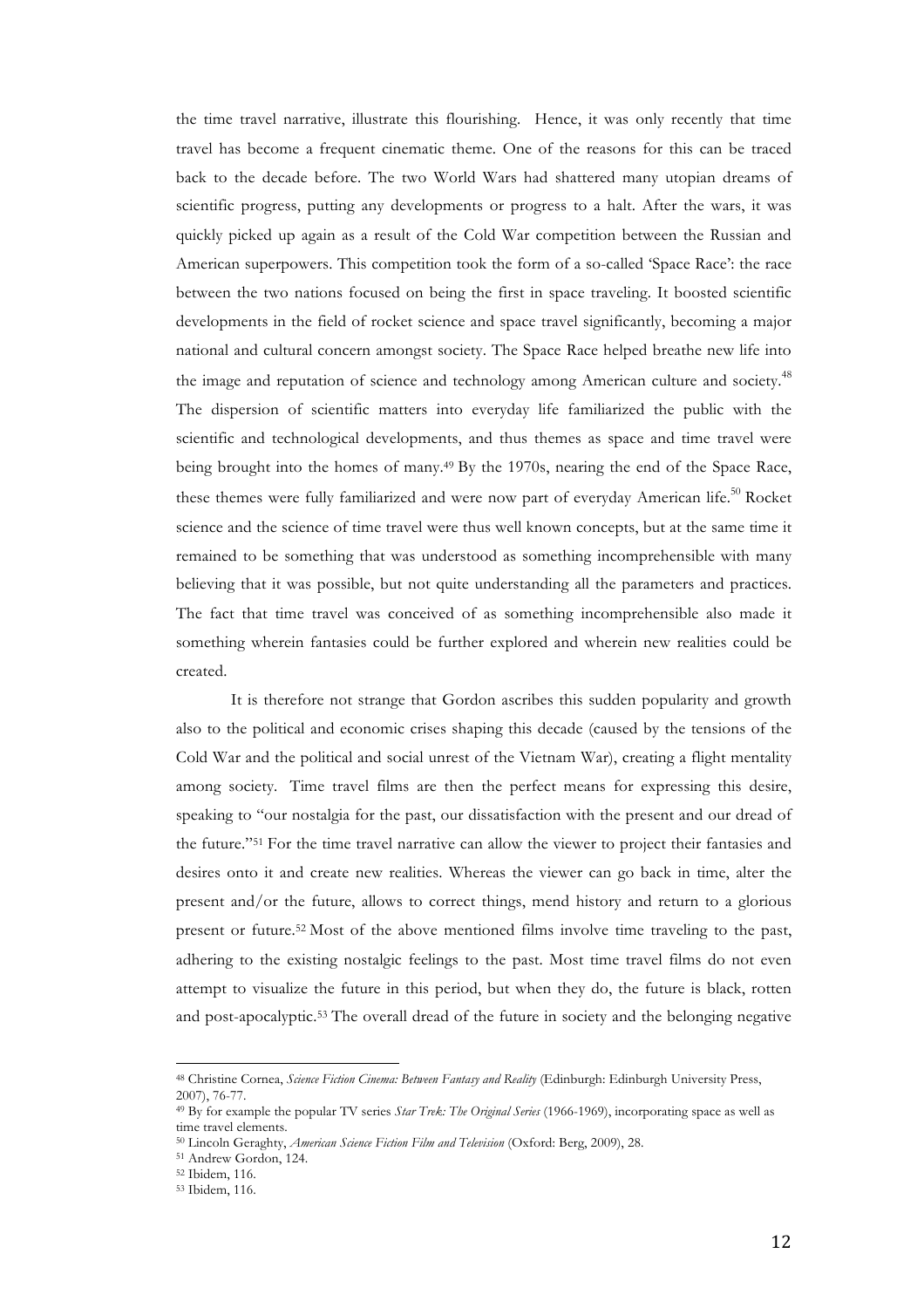Hollywood vision of the future, are probably most famously illustrated in James Cameron's 1984 film THE TERMINATOR. This film tells the story of a future that is dominated by artificial intelligence machines, attempting to exterminate the entire human race. The future is bleak and rotten, and one of the main characters has to travel back in time in order to save the human race in the future.

### *Nowadays and in the future*

Nowadays, starting from the 1990s, to the 2000s and to the future, is the period that has not yet been defined as a distinct phase. The growth and flourishing of time travel films from the end 1970s to the 1980s, continued to culminate into the 1990s until now.

Paul J. Nahin argues in his *Time Travel: A Writer's Guide to the Real Science of Plausible Time Travel* that, while time travel has been a well-known concept in fiction, popular culture and physics, it is only recently that it really became a serious and hot subject within physics.<sup>54</sup> This was due to the fact that in 1997, three scientists finally proved with physical evidence that time travel is actually possible, despite the multiple efforts of scientists (such as Stephen Hawking) looking for physics laws that would make time travel impossible. "Once considered to be fringe science, time travel has suddenly become a playground for theoretical physicists." <sup>55</sup> Consequently, tests related to the possibilities of time travel were being conducted more and more (such as CERN's test, addressed here earlier), significantly more scholarly analyses of time travel began to appear and an increasing amount was being published in serious scientific journals.

It is apparent that, together with the increase of interest from the physicists, the time travel narrative is appropriated even more in this period than before. The 1990s actually begin with sequels to 1980s time travel films BACK TO THE FUTURE and THE TERMINATOR, adequately introducing the new decade to time traveling. The 1990s further saw films appropriating the time travel narrative, such as LES VISITEURS (1993), GROUNDHOG DAY (1993) and TIMECOP (1994). 12 MONKEYS, which hit theatres in 1995, is one of the bestknown examples of time travel films, being based on other time travel film LA JETÉE (1962). The film starts in 1997, when James Cole (a convicted criminal) is sent back into time to prevent the deadly virus to spread that caused 1997's Earth to lose a big part of the population, being a narrative quite similar to those nostalgic fuelled narratives of the 1980s.

The 2000s saw even more films that treated the time travel narrative. It is remarkable how the time travel narrative takes on complete different forms in different sorts of films. DONNIE DARKO (2001) for example, is about a teenager traveling through time by means of wormholes, while THE TIME MACHINE (2002), a remake of the 1960s version, and

<sup>54</sup> Paul J. Nahin. *Time Travel,* ix.

<sup>55</sup> Michio Kaku, *Physics of the Impossible: A Scientific Exploration of the World of Phasers, Force Fields, Teleportation and Time Travel* (Penguin UK, 2008).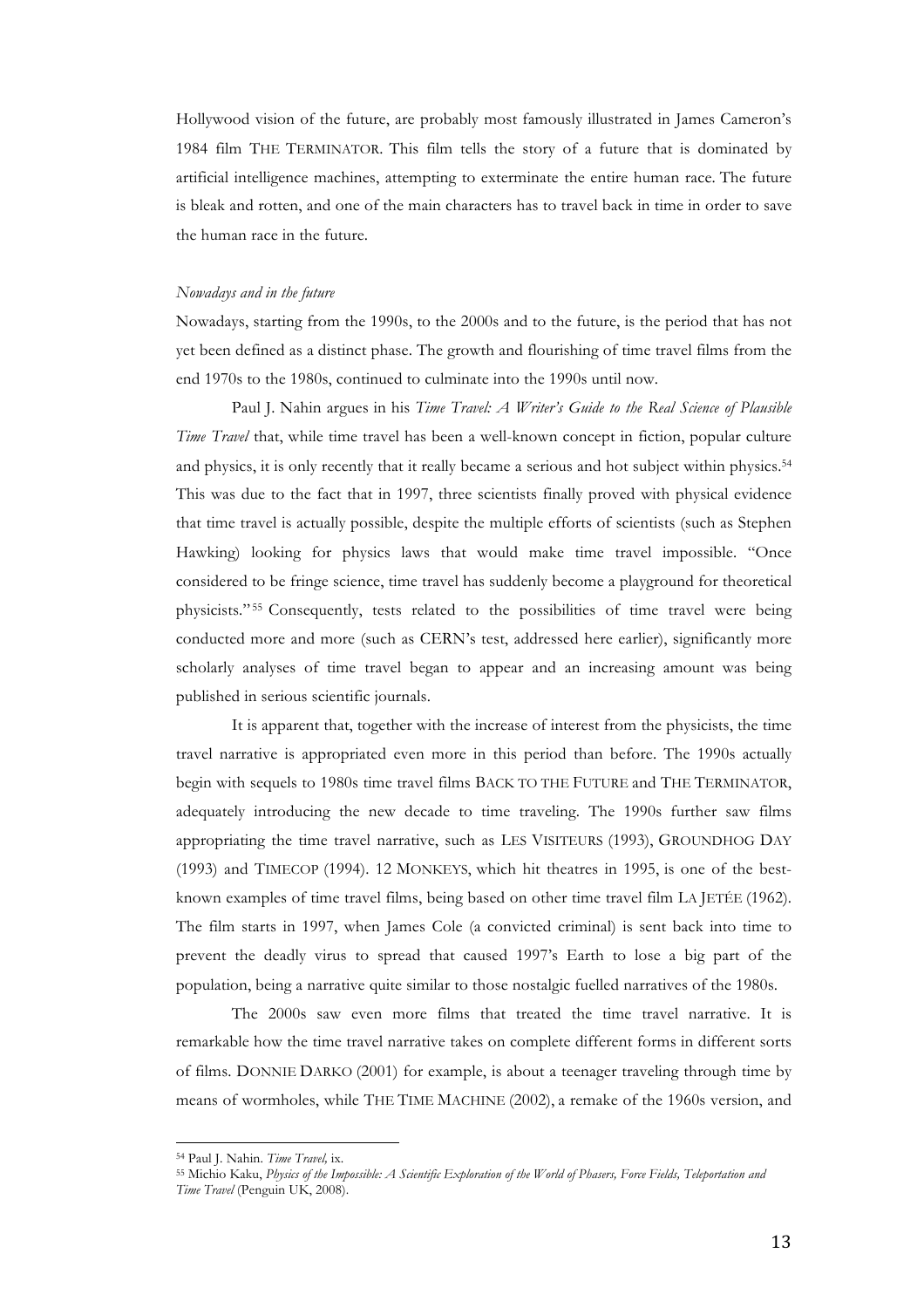PRIMER (2004) both involve time traveling by an actual time machine. More diverse narratives can be found in the following films, with comedies CLICK (2006) and HOT TUB TIME MACHINE (2010) that put the time travel narrative to use as comical element, whereas in DÉJÀ VU (2006) and SOURCE CODE (2011) time traveling is the source of action and suspense. This is also the case in recent box-office hit LOOPER (2012), that tells the story of how in a distant future, time travel is being used to kill people by sending them back from the future into the present, in order to avoid the problem of getting rid of the bodies.

It is not just films that are concerned with it, other forms of popular culture also frequently use the time travel theme. Time travel can be found in music lyrics (such as the song 'Tijdmachine' by Dutch rapper Dio) and novels (such as 2013s *The Loop* by Shandy Lawson and *Time Thief* by Katie McAlister) or television series. DOCTOR WHO (1963 - ) for example, is still on television and going strong and in the television series HEROES (2006- 2010) multiple characters were able to travel through time.

There are some new time travel narratives ahead of us, in our distant future. Firstly, Richard Curtis' romantic comedy ABOUT TIME, which will hit theatres at the end of this year. <sup>56</sup> Another future project is Christopher Nolan's INTERSTELLAR (2014); still in the preproduction phase, but it is believed to become an exploration of physicist theories of time travel, wormholes and other hypotheses that Albert Einstein for example was never able to prove.57

The time travel narrative has thus not yet been exhausted and may even be growing further in popularity in a time like this, characterized by the great importance of physics, general science and technology. In the 1990s and evidently even more in the 2000s, the time traveling narrative is further being excessively explored for its different narrative and thematic possibilities and abilities, as we can detract from the many different stories that emerge involving time travel.

## **Time traveling: a genre and/or desire?**

#### *Science fiction: an adequate umbrella term?*

 

Many consider time travel as being a subgenre of science fiction.<sup>58</sup> Science fiction in this case can be defined as a story set in an imagined world that differs from our own world, but this

<sup>56</sup> "About Time (2013)" *Imdb,* accessed June 6th 2013 -http://www.imdb.com/title/tt2194499/

<sup>57</sup> "Interstellar (2014)" *Imdb,* accessed June 6th 2013 - http://www.imdb.com/title/tt0816692/ <sup>58</sup> Paul J. Nahin, *Time Machines*, xv. As well as:

M. Keith Booker and Anne-Marie Thomas, *The Science Fiction Handbook* (West Sussex: John Whiley & Sons, 2009), 15-27.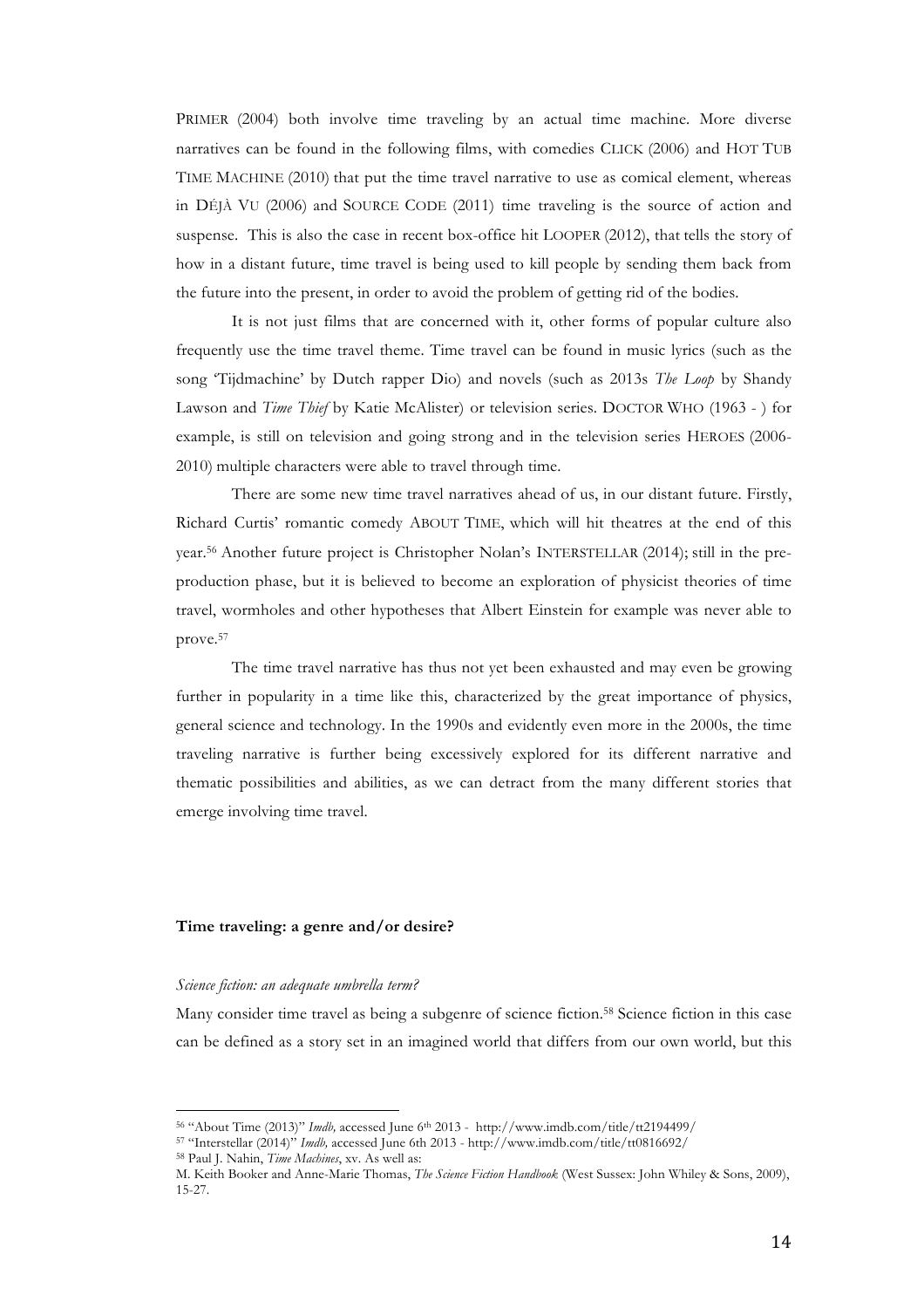difference is rationally explicable (because of scientific advances).59 However, this definition of science fiction would then exclude at least half of the narratives that have been acknowledged as being time travel. Paul J. Nahin concurs with this definition of time travel as a subgenre of science fiction in his *Time Machines: Time Travel in Physics, Metaphysics, and Science Fiction.* He is only interested in physical time travel *by machine,* excluding those stories that entail time travel through other forces than a time machine, such as for example a blow to the head in Mark Twain's *A Connecticut Yankee*. Nahin explains that he believes time travel is not to be compared with fantasy travel. That means that stories wherein time travel is conducted by any other means than a time machine, is not actual time travel according to Nahin. <sup>60</sup> The difference between the time traveling and fantasy traveling would be dependent on the manner of traveling. "If the character uses a machine, psychic ability, or some other form of technology, then it is science fiction. If the character happens to trip over a magical toadstool while touring Celtic sites in Ireland and wakes up in the past, then it is fantasy time travel." <sup>61</sup> If the means of traveling is thus unexplained, or mystical, it is considered fantasy.

However, how do we know that the latter instance of time travel is mere fantasy? It is not explained by a time machine, but it is also not clear whether it was a dream or not. Accordingly, these stories could also be part of the time travel narrative: 'mind' travel is also a form of time travel, for as long as they are not conceived of as mere dreams. These stories could then also be considered as time travel because as viewers of the narrative, we *are* time traveling within the story. The protagonist may not be moving through time by means of machines, but he/she is at that moment living in another time, may it be actual or hallucinating. The mind travels through time, where the body may not be, being time travel nonetheless, for the protagonist as well as the viewer is told to believe that the protagonist has actually travelled through time.

Nahin's and others' exclusion of these sorts of narratives is correct, but only if one considers time travel as a subgenre of science fiction. However, as I have argued, narratives that include mind or fantasy travel might also be considered as time travel. In this case, science fiction is inadequate as an umbrella genre, for it does not deal with those specific narratives and with the possible appropriation of elements of different genres. Especially since genre is also functional in predicting and targeting a certain audience through genre films and genre signifiers; a romantic movie involving time travel would for instance not necessarily be targeting a science fiction audience.

Rather, there should be a framework for the time travel narrative that incorporates all the different forms the narrative can have. This means that this framework should not only be able to incorporate the common elements of the time travel narrative, but should

<sup>59</sup> M. Keith Booker and Anne-Marie Thomas*,* 4.

<sup>60</sup> Paul J. Nahin, *Time Machines*, 8-11.

<sup>61</sup> Derek M. Buker, *The Science Fiction and Fantasy Readers' Advisory: The Librarian's Guide to Cyborgs, Aliens and Sorcerers*  (Chicago: American Library Association, 2002), 52-53.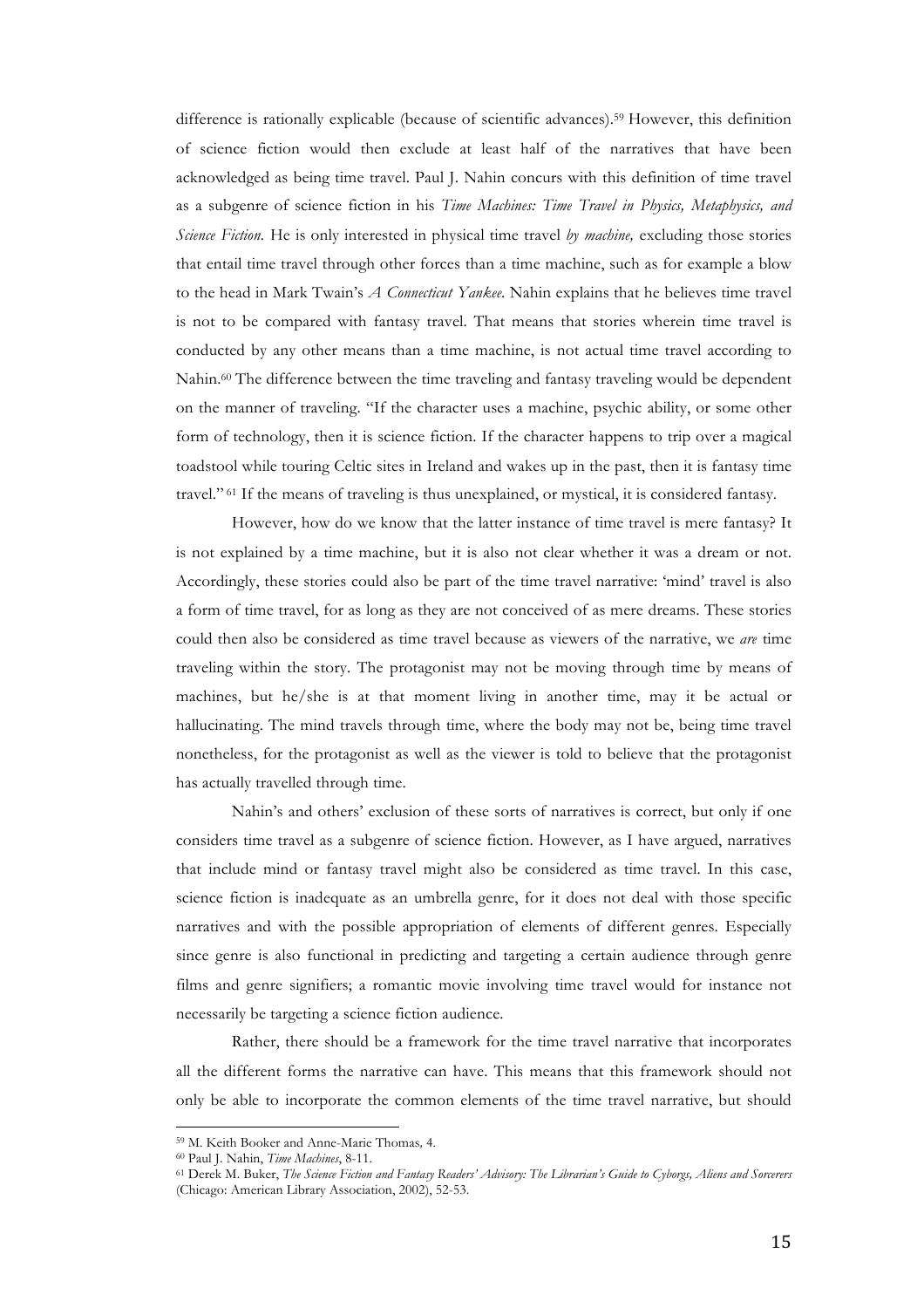also be able to deal with the different generic aspects it might adopt. Approaching the time travel narrative as a possible genre might be a way of creating such a framework.

## *The time travel narrative as a genre*

As Altman states, films must have a common topic, similar elements and structures, in order to be recognized as a genre. It is not enough for films to have a similar topic; this topic must also be treated and structured in similar ways.62 Outlining semantic elements within the time travel narrative is not as easy as it might seem, for time travel can be connected to a multiplicity of genres, causing it to be inconsistent in time, place, attributes etcetera. The building blocks of this narrative are not the same as what we have seen in the model genres the western and the musical; there are no archetypical tough cowboys and lonely sheriffs set in the sphere of the Far West. The time travel narrative does however exist of two building blocks, but these are less direct and less clearly confined.

The most important (and most obvious one) is the narrative theme of the actual *traveling through time*. One or more of the characters becomes dislocated in time by means of time traveling. May it be by wishing dust (13 GOING ON 30), a remote control (CLICK), a particular gene (THE TIME TRAVELER'S WIFE), a heart attack (PEGGY SUE GOT MARRIED), a magical spell (LES VISITEURS) or a DeLorean DMC-12 (BACK TO THE FUTURE), in all cases characters have been transported into another time. As Ken Perszyk and Nicholas J.J. Smith explain in their 'The Paradoxes of Time Travel': "What's needed is a discrepancy between the interval of time traversed from departure to arrival and the duration of your journey, such as traversing 65 million years in a very short time…"63

The second building block is one of the most important effects of the time traveling, namely the *changing of things*. Traveling through time enables the characters to change things in the past, in the present, in the future. In BACK TO THE FUTURE for example, Marty McFly is unintentionally almost wiping out his own existence when his mother falls in love with him, rather than with his father. Other examples include LOOPER, wherein the time traveling is used as a means to kill future 'criminals', and PEGGY SUE GOT MARRIED, wherein her traveling back to her high school years enables her to rethink and save her present marriage.

These two elements form the basis of the time travel narrative. Syntactic elements are the structures into which these building blocks are arranged. There are three structures into which we can divide the changing nature of the time traveling practices: the first structure implies the undoing of things in the past, the second one the prevention of things that are to happen in the future and the last one involves unintentional and unwanted changes.

<sup>62</sup> These findings are based onto a number of films that are not all discussed here, but are to be found on the list 'Films cited' on pages 25-27.

<sup>63</sup> Ken Perszyk and Nicholas J.J. Smith, 1.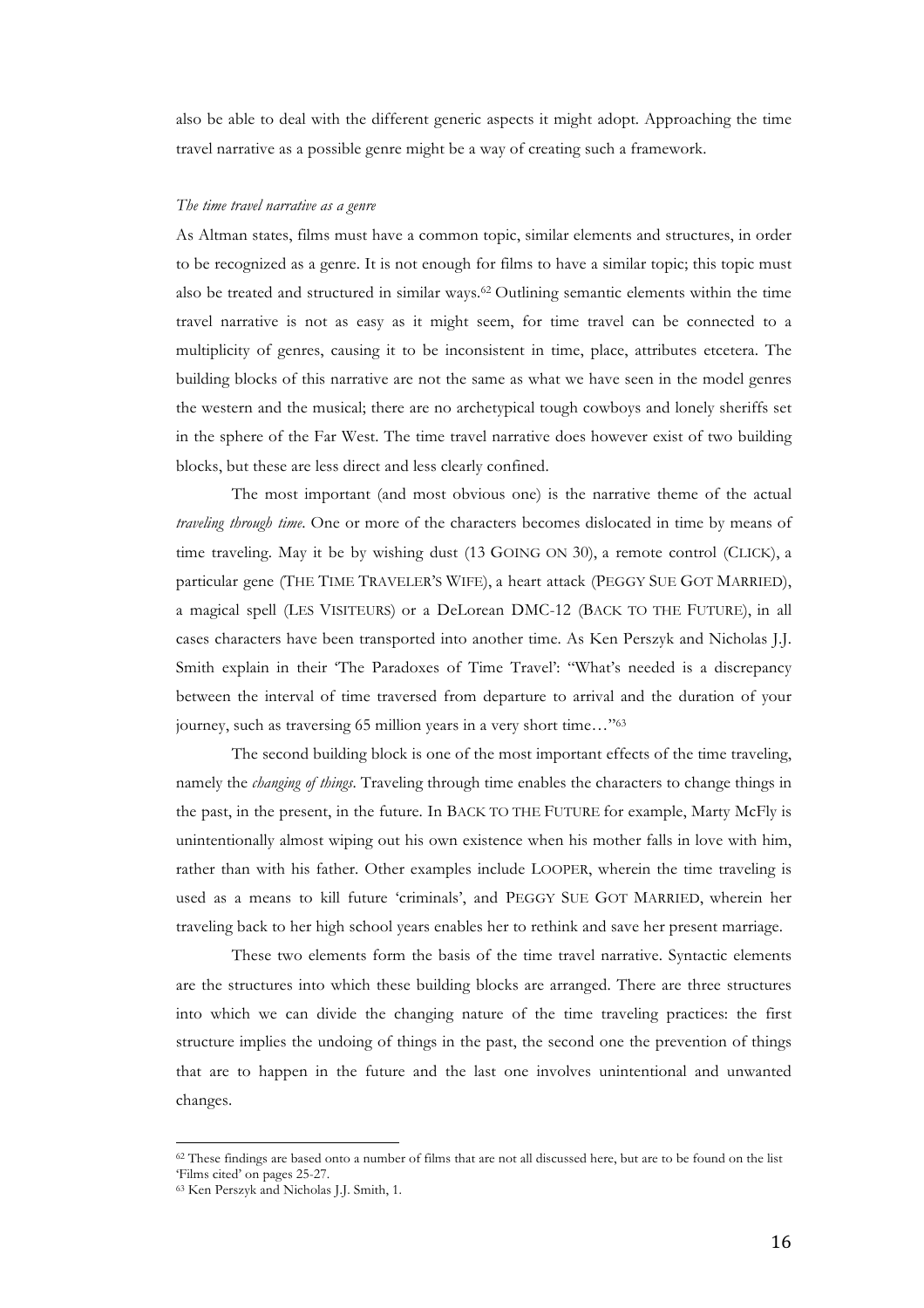The *undoing of things in the past* structure sends characters back in time in order to undo certain things, or to do things over, such as in PEGGY SUE GOT MARRIED. Another example of this structure is the 1993 film LES VISITEURS, wherein two 12<sup>th</sup> century knights are supposed to be traveling back a couple of hours by a magic spell to prevent the killing of the bride's father, making the main goal of time traveling the undoing of things in the past.

The second structure involves the *prevention of things to happen in the future*. For instance in THE TERMINATOR's case, to make sure John Connor is conceived in order to save the future. In LOOPER, time travel is used in order to kill people from the future, by sending them back into the past where hitmen kill them. The future in the film is dark, bleak, rotten and ruled by the evil Rainmaker. In order to prevent the future from becoming so rotten, protagonist Joe changes things in the present so that the Rainmaker would not become the Rainmaker. The film SOURCE CODE (2011) also adequately illustrates this structure. SOURCE CODE describes the story of a soldier who is being sent back in time by a time machine - not to change the past, but to find out the truth to keep a terrorist attack from happening.

The third structure involves the *unintentional and unwanted changes made by traveling through time.* Characters are traveling back in time and unintentionally change something that may have grave outcomes for the future. In BACK TO THE FUTURE, main character Marty McFly travels back to 1955 and meets his parents when they are at high school. When he is close to accidentally preventing his parents from marrying (his mother starts to fall in love with Marty himself), he sees himself fading out of a picture. The changes he made almost prevented him from existing. Another example of this structure is the film A SOUND OF THUNDER (2005). When a man travels back in time to the prehistoric era and wanders off the path he was supposed to walk on, accidentally stepping on a butterfly, he causes a chain reaction of enormous changes in history.

These semantic and syntactic elements are the means by which the viewer recognizes the genre and creates expectations of the genre. These characteristics are the ones that are recognizable and able to trigger the viewer's awareness of other films within the genre. Time travel as a genre also requires from the viewer a willingness to believe in the narrative, even though it cannot always be scientifically and rationally explained. Time travel then clearly is a label important in targeting an audience: described as a way of escaping the present. At the same time, time travel transcends the science fiction genre, for the narrative can be appropriated by every other genre. "Time travel makes for a nifty plot device, a catalyst that works across genres, including comedy, romance, horror, fantasy, and detective story…"64

<sup>64</sup> Scott Mowbray, 48.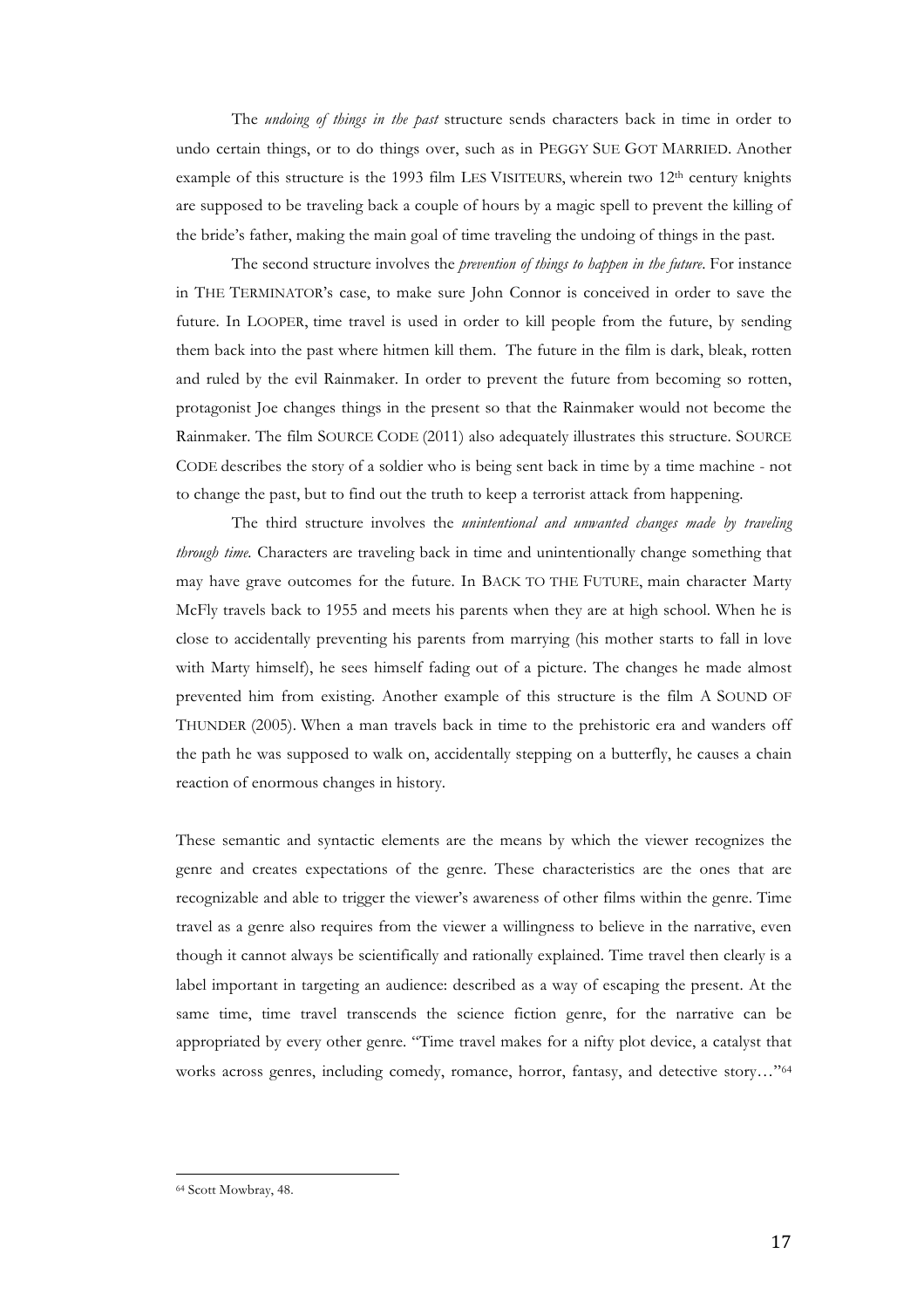The semantic and syntactic of the time travel genre are thus loosely listed elements in order to allow for the time travel genre to *mix* with other genres.65

## *The time travel narrative: articulating cultural desires*

"No idea from science fiction had captured the human imagination as much as time travel. What would you do if you had a time machine? You might go to the future and take a vacation in the twenty-third century. You might bring back a cure for cancer. Then again, you might return to the past to rescue a lost loved one. You could kill Hitler and prevent World War II…"66

This quote by astrophysicist J. Richard Gott illustrates most accurately the existing fantasies and desires surrounding time travel.67 The fact that physicists and writers have been fantasizing and writing about it for so many years, only proves this point.

In the discussion of the historical development of the time travel narrative, the connections between physics, scientific progress, cultural mentalities, feelings and the time travel narrative were already put forward. Time travel narratives fascinate us because they make us think. Think about time, about our past, about the future, about science and technology.68 Fiction and science have always been closely linked and interrelated in the history of the time travel narrative. As we have seen, in fiction time travel fantasies and desires have been expressed influencing scientific progress, but at the same time scientific progress and developments of time travel have influenced fiction.69 So at the moment in history when everyday life is being affected by economic and political crises, and significant scientific progress about traveling in time and space is being made, it is in fictional fantasies about those scientific developments, where one can escape to.70

Time travel films were and are the perfect means for expressing the desire to temporarily escape everyday reality, speaking to "our nostalgia for the past, our dissatisfaction with the present and our dread of the future." <sup>71</sup> Within the time travel narrative the viewer can together with the protagonist be transported back in time (a retreat to the purity of the childhood), altering the present and/or the future, being allowed to correct things, mend history and return to a glorious present or future.72 And this is exactly

<sup>65</sup> Daniel Chandler, "An Introduction to Genre Theory," last modified July 5th 2000 -

http://www.aber.ac.uk/media/Documents/intgenre/intgenre1.html

<sup>66</sup> J. Richard Gott, 3-4.

<sup>67</sup> Ken Perszyk and Nicholas J.J. Smith, 1.

<sup>68</sup> Paul J. Nahin, *Time Machines*, 3.

<sup>69</sup> Scott Mowbray, 48.

<sup>70</sup> David Seed, *A Companion to Science Fiction* (Oxford: John Wiley & Sons, 2008), 268.

<sup>71</sup> Andrew Gordon, 116 - 125, 124.

<sup>72</sup> Ibidem, 116, 124.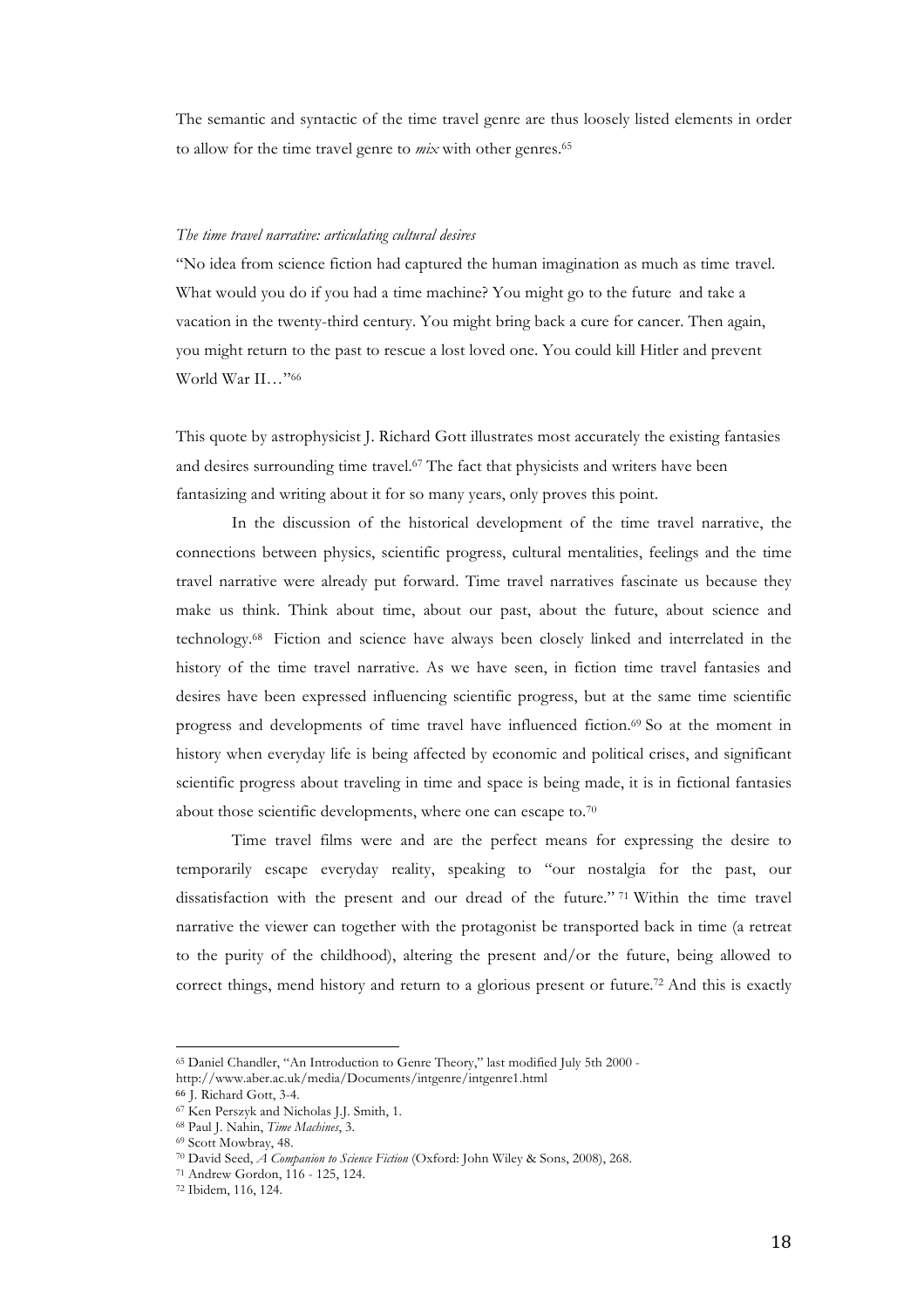what society desires. As the tagline of PEGGY SUE GOT MARRIED adequately points out: "To do it again… the golden opportunity almost everyone has longed for at least once."73

Time travel films indeed allow the undoing of things in the past or for example the traveling to the future: themes that are inherent (or even exclusive) to the time travel genre. At the same time, the practices of time travel remain something that most cannot yet fully grasp. This is due to the fact that the actual practice of time traveling has yet to be made possible, and for that reason it remains unclear what the actual practice will be like and what consequences it might bring with. Time travel is thus still something intangible, incomprehensible and thereby mysterious. This, however, did make possible the exploration of these fantasies related to time travel and the creation of new and other realities within the narrative.74

The intangible character of time travel also creates a certain distance, which is important for the escapist desires to be accommodated, the possibility for the creation of new realities within the narrative and the (in)direct addressing of mentalities, issues or feelings of the society in the present. In the modern world, where one might feel powerless and/or dissatisfied with the present, time travel can allow the individual to feel that he or she is making a difference. As Sean Redmond argues in his *Liquid Metal: The Science Fiction Film Reader:* "…time travel suggests that Everyman and Everybody is important to shaping history, to making a real and quantifiable difference to the way the world turns out."<sup>75</sup> But while actual time travel itself cannot achieve this feeling yet, time travel films can.

## **Conclusion**

In this research I questioned if the time travel narrative could be considered a genre in film. And as we have seen it appears we may indeed consider the time travel narrative as a film genre. While it is not as clearly confined by generic borders as for example the musical or the western, it can be distinguished as a genre by characterizing the semantic and syntactic elements. The time travel genre does however also overlap with other genres: different time travel narratives may involve different genres to tell the story. By outlining the historical development of the time travel narrative and its connection to society, it became apparent that the time travel narrative is a genre that develops and is being reformulated over time by different desires and fantasies in society. Time travel as a genre thusly can, because of its intangibility, articulate certain desires, fears and mentalities of culture and society. Films

<sup>73</sup> Paul J. Nahin, *Time Machines,* 18.

<sup>74</sup> Mark Brake and Neil Hook, *Different Engines: How Science Drives Fiction and Fiction Drives Science* (New York:

Palgrave Macmillan, 2008).

<sup>75</sup> Sean Redmond, *Liquid Metal: The Science Fiction Film Reader* (Columbia: Wallflower Press, 2004), 114.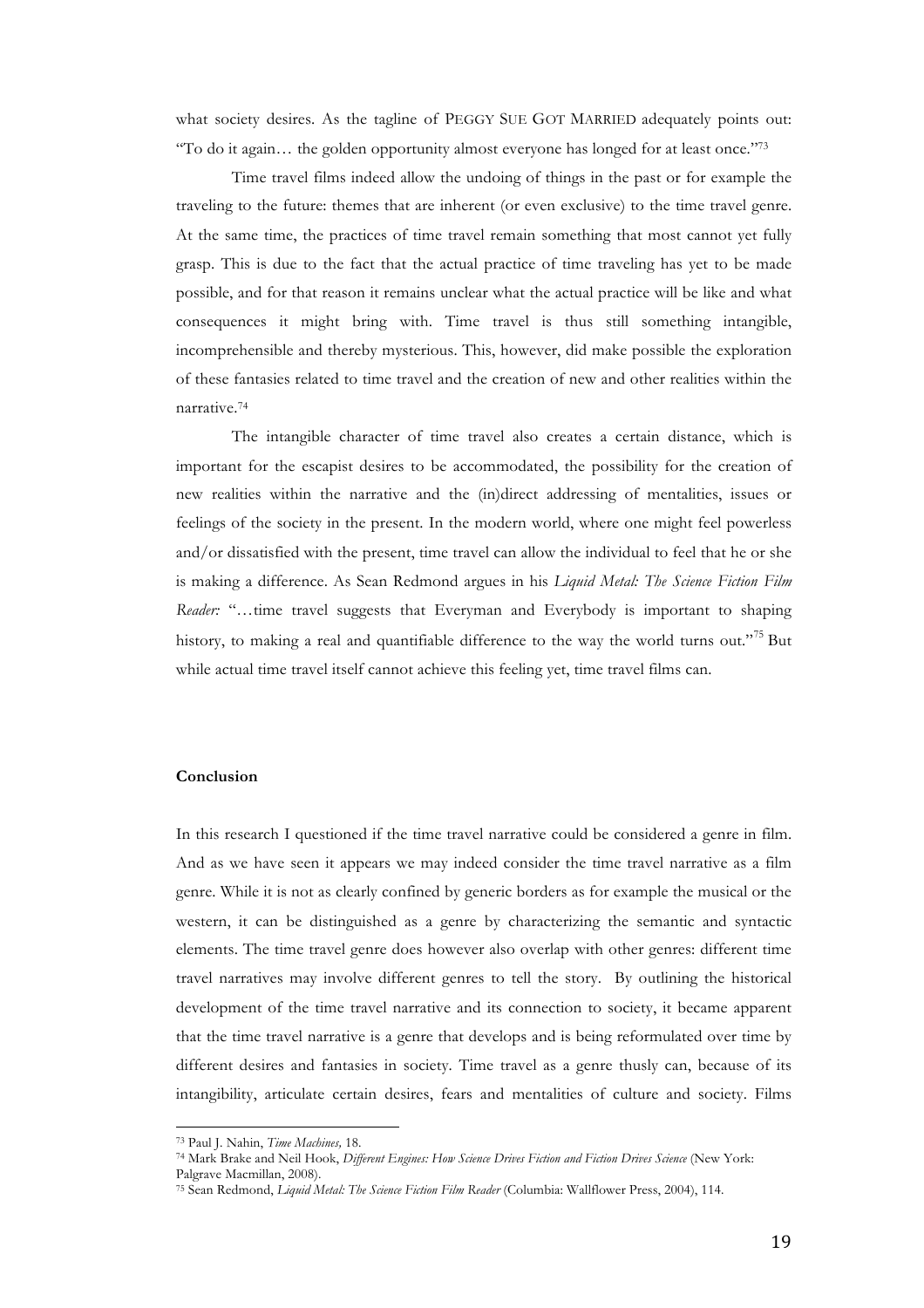belonging to this genre then are a perfect means to support the desire for time travel, for fulfilling the nostalgia to the past, the curiosity for the future, for the creation of new and other realities and for the feeling of being able to change things. At the same time, the time travel narrative functions as a place for expressions of personal fantasies and of scientific theories. Time travel is thus something we can talk and fantasize about for hours, or even decades. As Older Joe in LOOPER adequately puts it: "…if we start talking about [time travel] then we're going to be here all day talking about it, making diagrams with straws."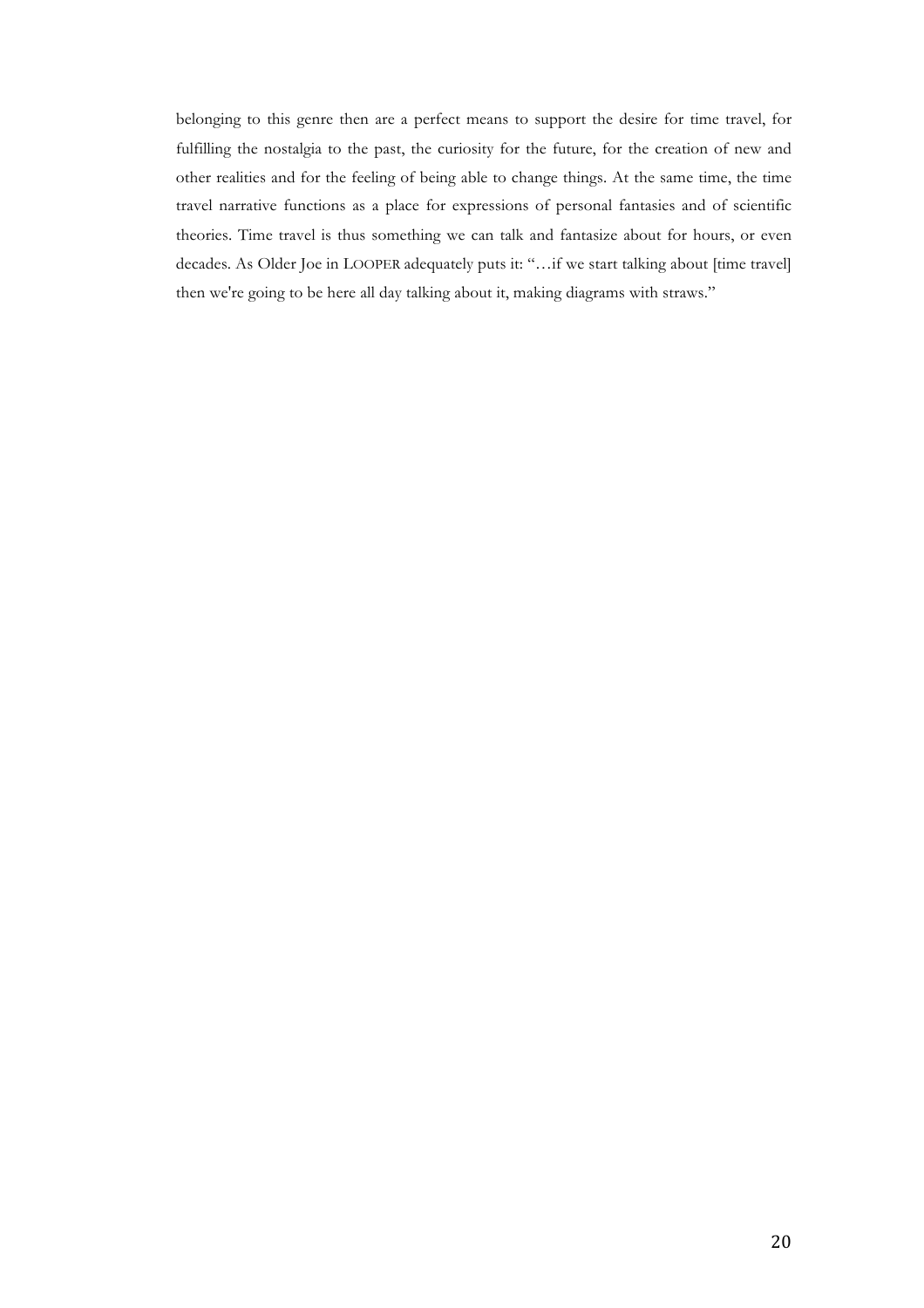## **Bibliography**

"About Time (2013)" *Imdb*. Accessed June 6<sup>th</sup> 2013. http://www.imdb.com/title/tt2194499/

Altman, Rick. "A Semantic/Syntactic Approach to Film Genre." *Cinema Journal* 23:3 (1984): 6-18.

Altman, Rick. *Film/Genre*. London: British Film Institute, 1999.

Bellamy, Edward. *Looking Backward: 2000-1887.* Boston: Houghton Mifflin, 1887.

Bigelow, John. "Time Travel Fiction." In *Reality and Humean Supervenience: Essays on the Philosophy of David Lewis,* edited by Gerhard Preyer and Frank Siebelt, 57-92. Oxford: Rowman & Littlefield Publishers Inc., 2001.

Booker, M. Keith. *Postmodern Hollywood: What's New in Film and Why It Makes Us Feel So Strange*. Westport: Greenwood Publishing Group, 2007.

Booker, M. Keith and Anne-Marie Thomas. *The Science Fiction Handbook.* West Sussex: John Whiley & Sons, 2009.

Buker, Derek M. *The Science Fiction and Fantasy Readers' Advisory: The Librarian's Guide to Cyborgs, Aliens and Sorcerers.* Chicago: American Library Association, 2002.

Brake, Mark and Neil Hook. *Different Engines: How Science Drives Fiction and Fiction Drives Science.* New York: Palgrave Macmillan, 2008.

Chandler, Daniel. "An Introduction to Genre Theory." Last modified July 5th 2000. http://www.aber.ac.uk/media/Documents/intgenre/intgenre1.html

Cher. "If I Could Turn Back Time." Writer: Diane Warren. 1989. Geffen Records.

Cornea, Christine. *Science Fiction Cinema: Between Fantasy and Reality*. Edinburgh: Edinburgh University Press, 2007.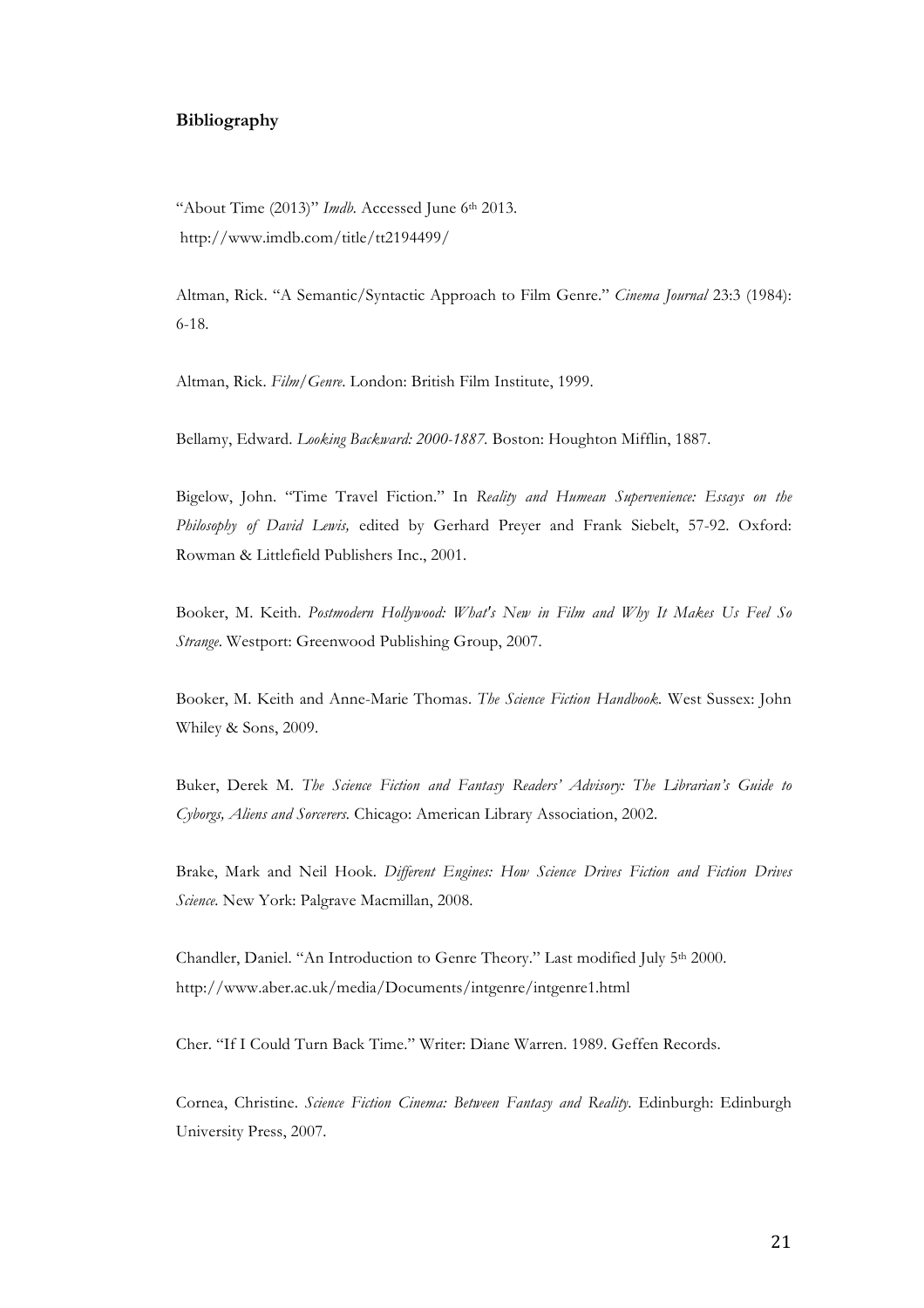Del Rio, Elena. "The Remaking of "La Jetée's" Time-Travel Narrative: "Twelve Monkeys" and the Rhetoric of Absolute Visibility." *Science fiction Studies* 28:3 (2001): 383-398.

Dio and Sef. "Tijdmachine." Writers: D. Braaf & Y. Gnaoui. 2008. TopNotch.

Franzen, Carl. "New CERN Test Finds Particles Not Faster Than Light After All." *Talkingpointsmemo.com.* Last modified March 16 2012. http://idealab.talkingpointsmemo.com/2012/03/new-cern-test-finds-particles-didnt-movefaster-than-light-1.php

Geraghty, Lincoln. *American Science Fiction Film and Television*. Oxford: Berg, 2009.

Gordon, Andrew. "Back to the Future: Oedipus as Time Traveler." In *Liquid Metal: The Science Fiction Film Reader,* edited by Sean Redmond, 116-125. London: Wallflower Press, 2004.

Gott, J. Richard. *Time Travel in Einstein's Universe: The Physical Possibilities of Travel.* Boston: Houghton Mifflin Harcourt, 2002.

Hamlin, V.T. *Alley Oop.* Newspaper Enterprise Association, 1932 - .

Heinlein, Robert A. *By His Bootstraps.* 1941. In *The Menace From Earth.* New York: Gnome Press, 1959.

Hutchings, Peter. "Genre Theory and Criticism." In *Approaches to Popular Film,* edited by Joanne Hollows and Mark Jancovich, 59-78. Manchester: Manchester University Press, 1995.

"Interstellar (2014)" *Imdb.* Accessed June 6<sup>th</sup> 2013. http://www.imdb.com/title/tt0816692/

Kaku, Michio. *Physics of the Impossible: A Scientific Exploration of the World of Phasers, Force Fields, Teleportation and Time Travel.* London: Penguin UK, 2008.

Lawson, Shandy. *The Loop.* New York: Hyperion Books, 2013.

Manchel, Frank. *Film Study: An Analytical Bibliography*. London: Associated University Presses, 1990.

McAlister, Katie. *Time Thief.* New York: Signet, 2013.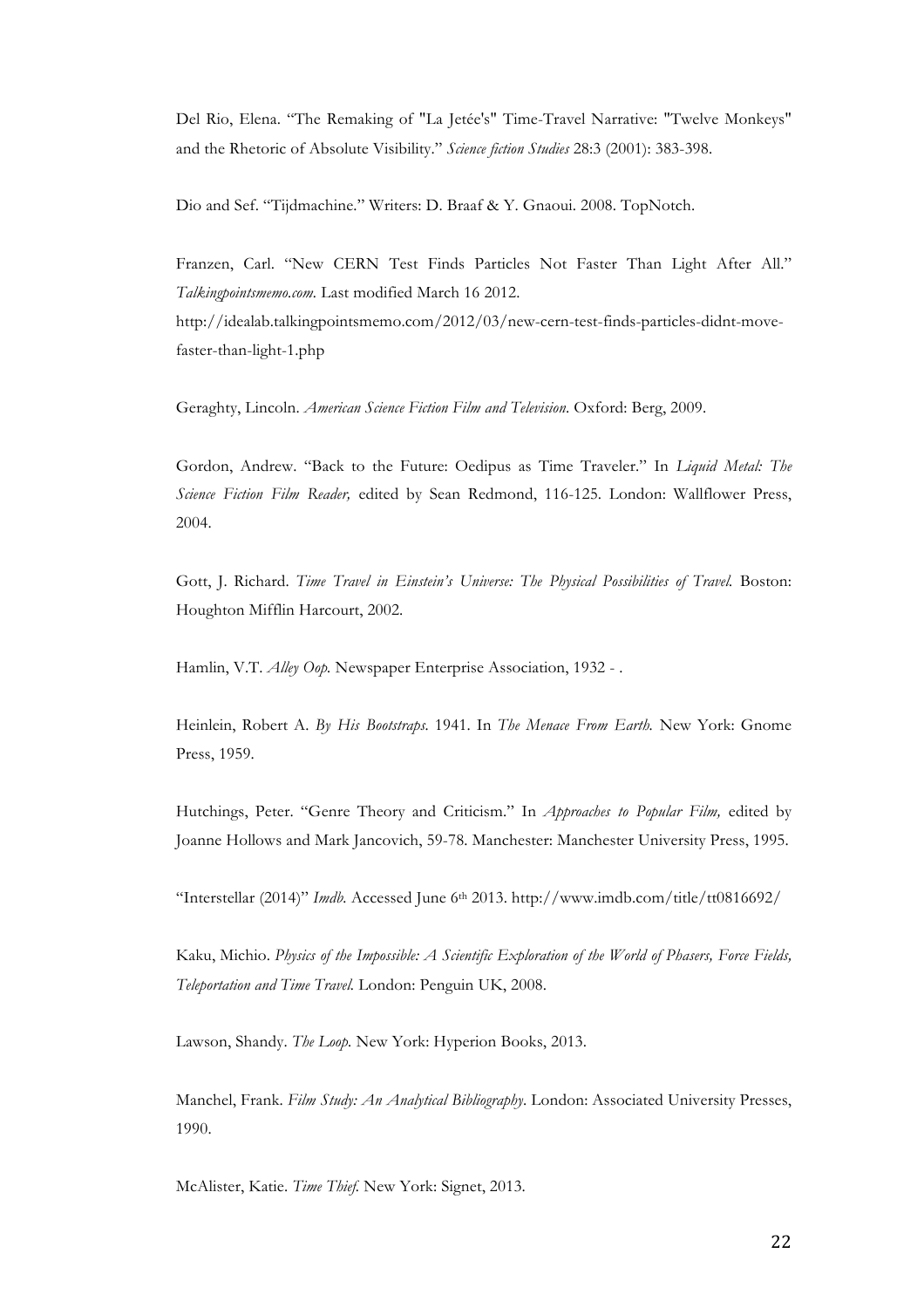Mittell, Jason. "A Cultural Approach to Television Genre Theory." In *Thinking Outside the Box: A Contemporary Television Genre Reader,* edited by Gary R. Edgerton and Brian G. Rose, 37-64. Lexington: The University Press of Kentucky, 2005.

Mowbray, Scott. "Let's do the Time Warp Again: The Science and the Fiction of Time Travel are weird. But the science is weirder." *Popular Science* 260:3 (2002): 47-51.

Nahin, Paul J. *Time Machines: Time Travel in Physics, Metaphysics, and Science Fiction*. New York: Springer-Verlag, 1993.

Nahin, Paul J. *Time Travel: A Writer's Guide to the Real Science of Plausible Time Travel*. Baltimore: John Hopkins University Press, 2011.

"OPERA experiment reports anomaly in flight time of neutrinos from CERN to Gran Sasso." *Cern Press Office*. Last modified June 8<sup>th</sup> 2012. http://press.web.cern.ch/press-releases/2011/09/opera-experiment-reports-anomaly-flighttime-neutrinos-cern-gran-sasso

Penley, Constance. "Time Travel, Primal Scene, and the Critical Dystopia" 1986. In *Liquid Metal: The Science Fiction Film Reader,* edited by Sean Redmond, 126-135. Columbia: Wallflower Press, 2004.

Perrault, Charles. *Sleeping Beauty.* 1697.

Perszyk, Ken and Nicholas J.J. Smith. "The Paradoxes of Time Travel." In *Maui and the White Rabbit: Maori and Pakeha Concepts of Time*, edited by Hamish Campbell. Te Papa: National Museum of New Zealand Press, 2001.

Redmond, Sean. *Liquid Metal: The Science Fiction Film Reader*. Columbia: Wallflower Press, 2004.

Ryall, Tom. "Teaching Through Genre." *Screen Education* 17 (1975): 27-33.

Schatz, Thomas. *Old Hollywood/New Hollywood: Ritual, Art and Industry.* Ann Arbor: UMI Research Press, 1983.

Seed, David. *A Companion to Science Fiction*. Oxford: John Wiley & Sons, 2008.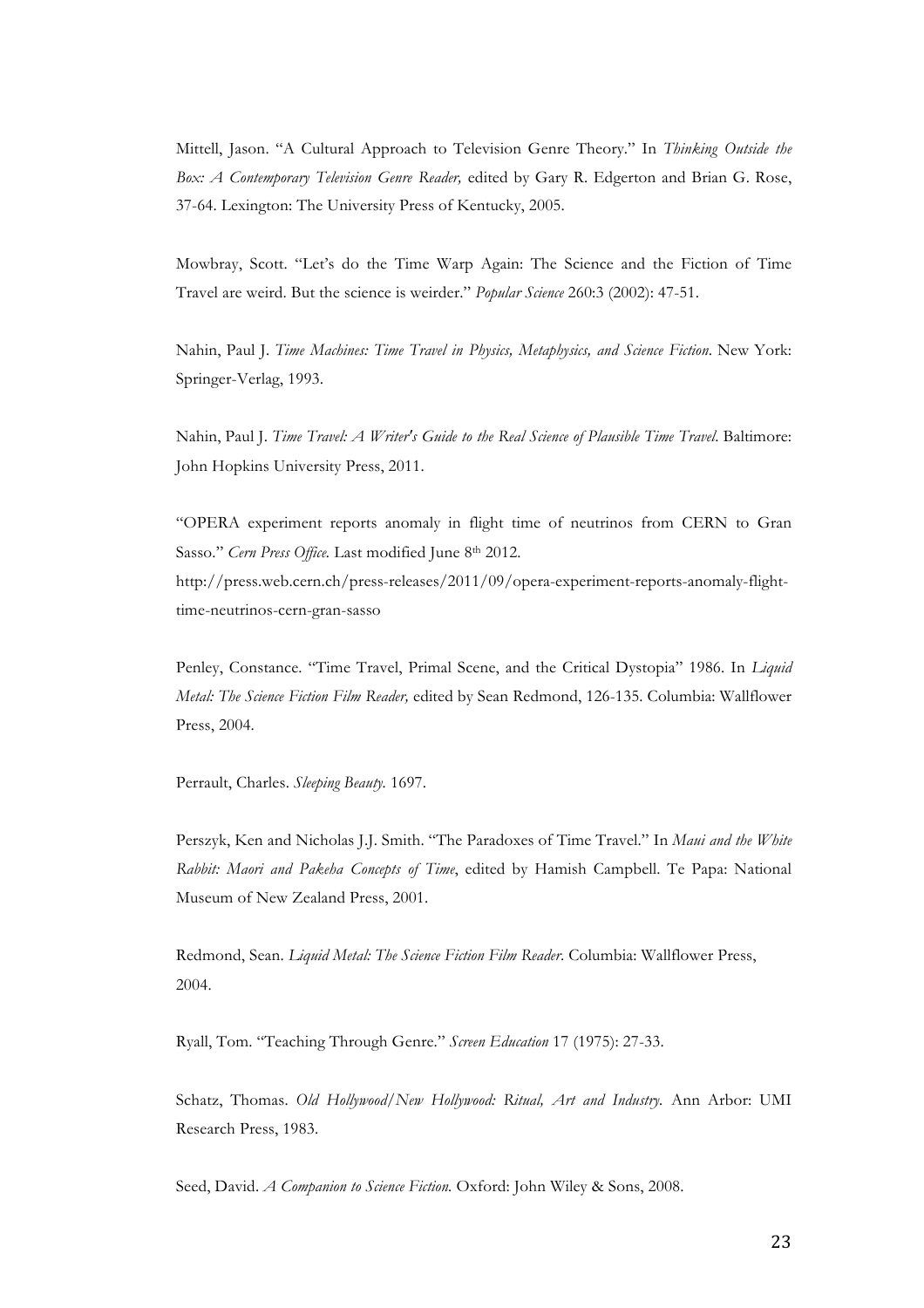Siegel, Jerry and Joe Schuster. *Superman*. DC Comics, 1938 - .

Slusser, George and Robert Heath. "Arrows and Riddles of Time: Scientific Models of Time Travel." In *Worlds Enough and Time: Explorations of Time in Science Fiction and Fantasy,* edited by Gary Westfahl, George Edgar Slusser and David Leiby, 11-24. Westport: Greenwood Publishing Group, Inc., 20.

Tudor, Andrew. "Genre and Critical Metholodogy." In *Movies and Methods: An Anthology,*  edited by Bill Nichols, 118-126. Berkeley: University of California Press: 1976.

Twain, Mark. *A Connecticut Yankee in King Arthur's Court.* Charles L. Webster and Co., 1889.

Wells, H.G. *The Time Machine.* 1895. New York: Random House Publishing Group, 1984.

Westfahl, Gary. "Introduction: The Quarries of Time." In *Worlds Enough and Time: Explorations of Time in Science Fiction and Fantasy,* edited by George Edgar Slusser and David Leiby, 1-10. Westport: Greenwood Publishing Group, Inc., 2002.

Wittenberg, David. "Oedipus Multiplex, or, The Subject as a Time Travel Film: Two Readings of Back to the Future." *Discourse* 28:2&3 (2006): 51-77.

Wittenberg, David. *Time Travel: The Popular Philosophy of Narrative.* New York: Fordham University Press, 2013.

Wright, Will. *Sixguns and Society: A Structural Study of the Western*. Berkeley: University of California Press, 1975.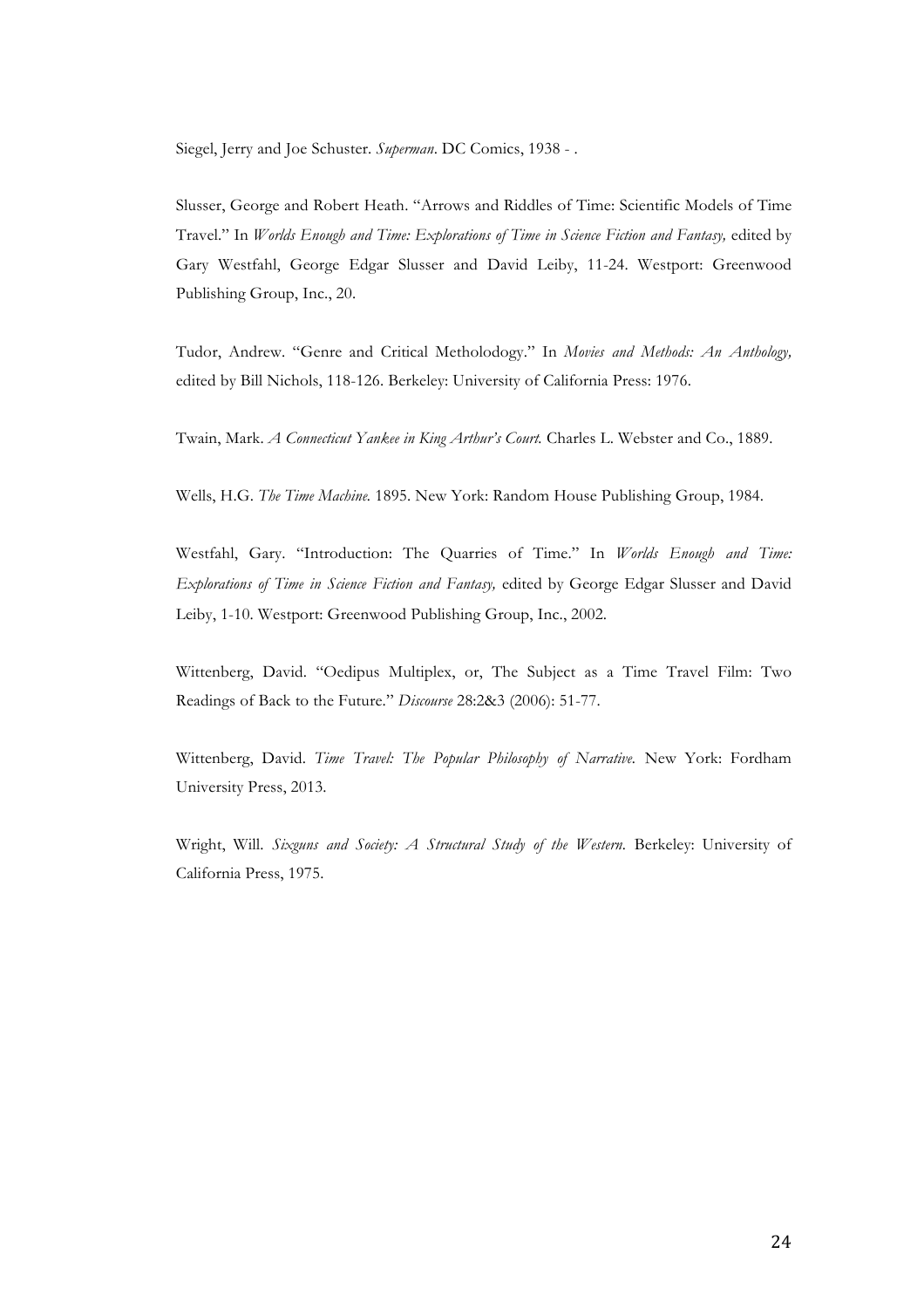## **Films cited**

In chronological order

*Berkeley Square.* Directed by Frank Lloyd. United States: Fox Film Corporation, 1933.

*The Time Machine.* Directed by George Pal. United States: George Pal Productions, 1960.

*La Jetée*. Directed by Chris Marker. France: Argos Films, 1962.

*Doctor Who*. Written by Sydney Newman, Russell T. Davies and others. United Kingdom: British Broadcasting Company, 1963 – present.

*Star Trek: The Original Series.* Created by Gene Roddenberry. United States: Paramount Television, 1966-1969.

*The Rocky Horror Picture Show*. Directed by Jim Sharman. United States: Twentieth Century Fox, 1975.

*Time After Time.* Directed by Nicholas Meyer. United States: Warner Bros, 1979.

*Somewhere in Time.* Directed by Jeannot Szwarc. United States: Raster Pictures, 1980.

*Time Bandits.* Directed by Terry Gilliam. United Kingdom: HandMade Films*,* 1981.

*Timerider.* Directed by William Dear. United States: Zoomo Productions, 1983.

*The Philadelphia Experiment.* Directed by Stewart Raffill. United States: Cinema Group Ventures, 1984.

*The Terminator*. Directed by James Cameron. United States: Hemdale Film, 1984.

*Back to the Future*. Directed by Robert Zemeckis. United States: Universal Pictures, 1985.

*Peggy Sue Got Married.* Directed by Francis Ford Coppola. United States: TriStar Pictures, 1986.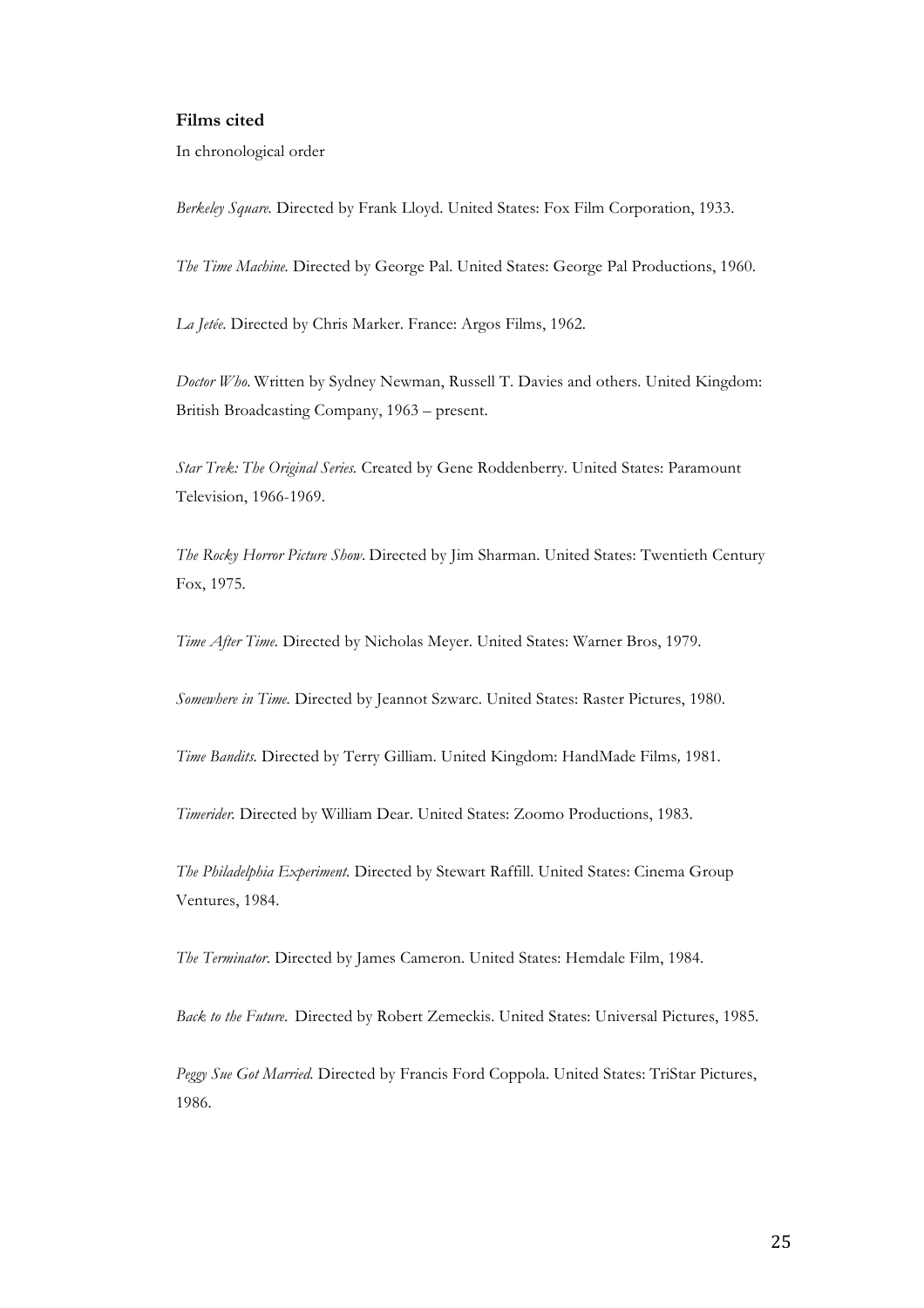*Bill and Ted's Excellent Adventure.* Directed by Stephen Herek. United States: De Laurentiis Entertainment Group, 1989.

*Les Visiteurs*. Directed by Jean-Marie Poiré. France: Alpilles Productions, 1993.

*Groundhog Day*. Directed by Harold Ramis. United States: Columbia Pictures Corporation, 1993.

*Timecop.* Directed by Peter Hyams. Canada: Largo Entertainment, 1994.

*12 Monkeys*. Directed by Terry Gilliam. United States: Universal Pictures, 1995.

*Donnie Darko*. Directed by Richard Kelly. United States: Pandora Cinema, 2001.

*Kate and Leopold*. Directed by James Mangold. United States: Konrad Pictures, 2001.

*The Time Machine*. Directed by Simon Wells. United States: Warner Bros., 2002.

*13 going on 30.* Directed by Gary Winnick. United States: Revolution Studios, 2004.

*The Butterfly Effect*. Directed by Eric Bress and J. Mackye Gruber. United States: Katalyst Films, 2004.

*Primer.* Directed by Shane Carruth. United States: ERPB, 2004.

*A Sound of Thunder.* Directed by Peter Hyams. United States: Franchise Pictures, 2005.

*The Jacket.* Directed by John Maybury. United States: Warner Independent Pictures, 2005.

*Click*. Directed by Frank Coraci. United States: Columbia Pictures Corporation, 2006.

*Déjà Vu*. Directed by Tony Scott. United States: Touchstone Pictures, 2006.

*The Lake House*. Directed by Alejandro Agresti. United States: Warner Bros., 2006.

*Heroes.* Created by Tim Kring. United States: NBC Universal Television*,* 2006-2010.

*Star Trek.* Directed by J.J. Abrams. United States: Paramount Pictures, 2009.